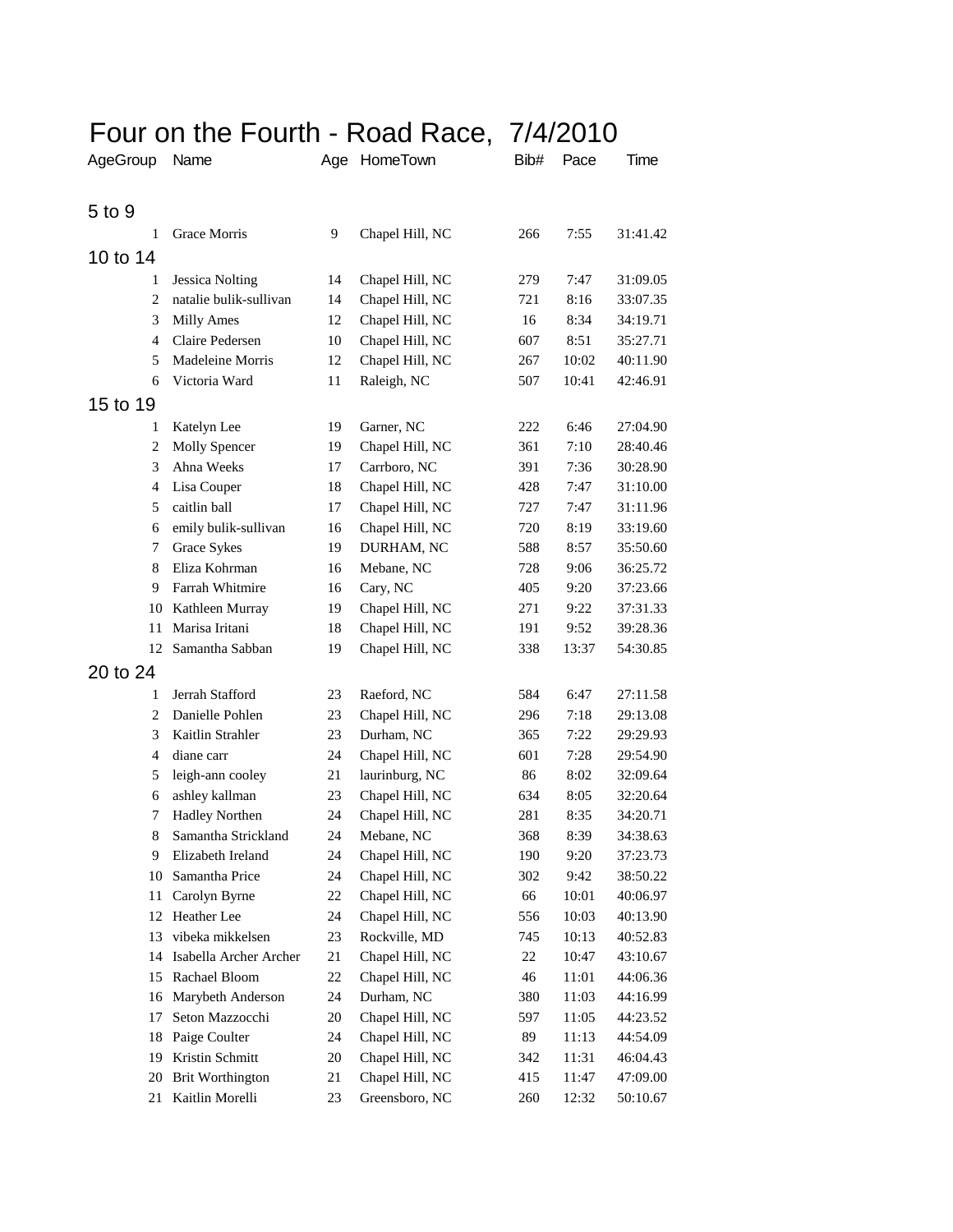| 22             | Julie Benbow           | 24 | Pittsboro, NC    | 37  | 12:55 | 51:41.59 |
|----------------|------------------------|----|------------------|-----|-------|----------|
| 23             | <b>Halley Carmack</b>  | 23 | Durham, NC       | 69  | 13:07 | 52:32.27 |
| 24             | amanda reed            | 23 | Chapel Hill, NC  | 725 | 13:15 | 53:03.23 |
| 25 to 29       |                        |    |                  |     |       |          |
| 1              | <b>Bridget Duffy</b>   | 26 | Carrboro, NC     | 540 | 6:05  | 24:23.73 |
| $\overline{c}$ | Maggie Clary           | 25 | Washington, DC   | 80  | 6:36  | 26:25.80 |
| 3              | Angelina Ash           | 29 | Bronx, NY        | 440 | 6:59  | 27:58.77 |
| $\overline{4}$ | Jessica Fines          | 28 | Pittsboro, NC    | 127 | 7:15  | 29:03.92 |
| 5              | Abby Matson            | 25 | Chapel Hill, NC  | 233 | 7:22  | 29:30.93 |
| 6              | Karen Tosti            | 28 | Carrboro, NC     | 376 | 7:26  | 29:46.42 |
| 7              | valerie hagan          | 27 | DURHAM, NC       | 711 | 7:50  | 31:21.88 |
| 8              | <b>GINA HONDA</b>      | 26 | Durham, NC       | 181 | 7:53  | 31:32.93 |
| 9              | <b>Bethany Black</b>   | 25 | Durham, NC       | 523 | 8:14  | 32:57.30 |
| 10             | jenna hunter           | 25 | New York, NY     | 648 | 8:18  | 33:14.23 |
| 11             | Laurie Conteh          | 29 | Mebane, NC       | 85  | 8:42  | 34:51.65 |
| 12             | Stephanie Schaeffer    | 26 | Dallas, TX       | 340 | 8:52  | 35:29.04 |
| 13             | Jean Davidson          | 27 | Carrboro, NC     | 101 | 8:53  | 35:35.16 |
| 14             | Jennifer Lund          | 29 | Chapel Hill, NC  | 229 | 9:00  | 36:03.55 |
| 15             | liv rasmussen          | 29 | Chapel Hill, NC  | 623 | 9:01  | 36:05.55 |
| 16             | Dorsey Ballard         | 25 | Carrboro, NC     | 670 | 9:01  | 36:05.90 |
| 17             | Kristin Staley         | 26 | Hillsborough, NC | 363 | 9:07  | 36:28.92 |
| 18             | anne mooney            | 29 | Chapel Hill, NC  | 738 | 9:25  | 37:41.81 |
| 19             | Jessica Phipps         | 26 | Chapel Hill, NC  | 294 | 9:26  | 37:44.69 |
| 20             | Margaret Irvin         | 27 | Durham, NC       | 192 | 9:27  | 37:50.39 |
| 21             | sirin yaemsiri         | 28 | Carrboro, NC     | 657 | 9:28  | 37:52.39 |
| 22             | Cammie Peterson        | 29 | Chapel Hill, NC  | 489 | 9:31  | 38:06.93 |
| 23             | Brika Eklund           | 25 | Chapel Hill, NC  | 116 | 9:32  | 38:09.44 |
| 24             | erin funderburk        | 25 | Chapel Hill, NC  | 604 | 9:37  | 38:30.09 |
| 25             | Zoe McElligott         | 29 | Durham, NC       | 478 | 9:55  | 39:41.36 |
| 26             | Kalina Staub           | 25 | DURHAM, NC       | 585 | 10:08 | 40:34.90 |
| 27             | Kristin Johnson        | 27 | Durham, NC       | 549 | 10:09 | 40:36.25 |
| 28             | lindsay basnight       | 27 | Chapel Hill, NC  | 592 | 10:16 | 41:07.62 |
| 29             | emily dondero          | 25 | Pittsboro, NC    | 110 | 10:22 | 41:31.78 |
|                | 30 Jessica Streck      | 27 | Durham, NC       | 367 | 10:31 | 42:05.14 |
| 31             | Rebekah Perry          | 29 | Durham, NC       | 292 | 10:35 | 42:22.08 |
| 32             | <b>Courtney Duffy</b>  | 29 | Durham, NC       | 736 | 10:35 | 42:22.97 |
| 33             | Katherine De Leon      | 25 | Raleigh, NC      | 105 | 10:43 | 42:52.55 |
| 34             | Julie Moore            | 26 | Apex, NC         | 258 | 10:45 | 43:00.35 |
| 35             | Dawn Ruhl              | 28 | New Hill, NC     | 334 | 10:51 | 43:26.72 |
| 36             | Emily Hetherington     | 25 | Chapel Hill, NC  | 466 | 11:03 | 44:13.48 |
| 37             | sarah seiter           | 26 | Carrboro, NC     | 652 | 11:08 | 44:33.83 |
| 38             | megan rua              | 26 | Chapel Hill, NC  | 632 | 11:08 | 44:34.95 |
| 39             | <b>Grady Morrison</b>  | 27 | Chapel Hill, NC  | 563 | 11:22 | 45:29.76 |
| 40             | Claire Terhune         | 29 | Durham, NC       | 372 | 12:01 | 48:04.89 |
| 41             | Jenna Tucker           | 25 | Carrboro, NC     | 377 | 12:06 | 48:26.94 |
| 42             | <b>Catherine Angst</b> | 27 | DURHAM, NC       | 20  | 12:19 | 49:19.48 |
| 43             | Kathryn Tydgat         | 25 | Arlington, VA    | 705 | 12:27 | 49:51.48 |
| 44             | lindsey davis          | 28 | Carrboro, NC     | 706 | 12:28 | 49:53.48 |
| 45             | allison edmundson      | 29 | DURHAM, NC       | 703 | 12:54 | 51:39.80 |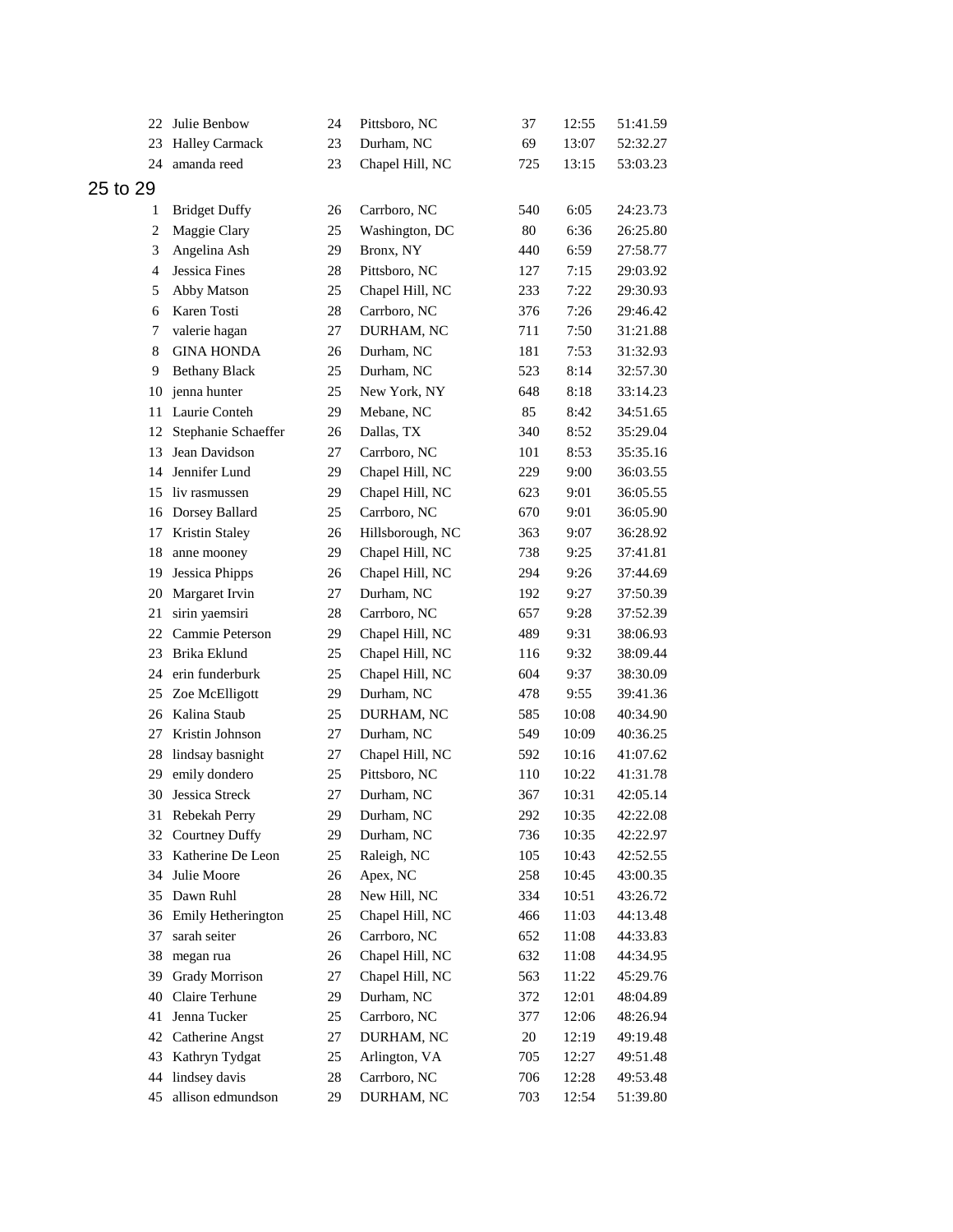|                | 46 Catherine Richardson   | 27 | Apex, NC        | 312 | 12:54 | 51:40.80   |
|----------------|---------------------------|----|-----------------|-----|-------|------------|
| 47             | Amy Turner                | 26 | Apex, NC        | 378 | 12:55 | 51:41.39   |
| 48             | Jolien Verdaasdonk        | 26 | Durham, NC      | 384 | 13:00 | 52:03.07   |
| 49             | <b>Brienne Adams</b>      | 25 | Mebane, NC      | 519 | 13:50 | 55:20.10   |
| 50             | sara williams             | 29 | Centreville, VA | 660 | 13:55 | 55:43.85   |
| 51             | Rachel Carriere           | 25 | Carrboro, NC    | 533 | 17:04 | 1:08:18.46 |
| 52             | Allison Peacock           | 25 | Carrboro, NC    | 289 | 17:04 | 1:08:19.21 |
| 30 to 34       |                           |    |                 |     |       |            |
| 1              | <b>Tiffany Handfinger</b> | 30 | Chapel Hill, NC | 517 | 6:07  | 24:30.62   |
| $\overline{c}$ | heather weeks             | 30 | Pinehurst, NC   | 743 | 6:19  | 25:20.72   |
| 3              | Jennifer Woods            | 34 | Chapel Hill, NC | 412 | 6:28  | 25:52.36   |
| $\overline{4}$ | natalie bowman            | 32 | Chapel Hill, NC | 696 | 6:56  | 27:44.48   |
| 5              | Shuwen Jeuland            | 31 | Chapel Hill, NC | 197 | 6:59  | 27:56.64   |
| 6              | Kimberly Amick            | 30 | Carrboro, NC    | 18  | 6:59  | 27:59.84   |
| 7              | Sara Nicholson            | 34 | Chapel Hill, NC | 275 | 7:30  | 30:02.90   |
| 8              | Lilith Anderson           | 30 | Chapel Hill, NC | 694 | 7:36  | 30:28.90   |
| 9              | Eleanor Richardson        | 34 | Durham, NC      | 314 | 7:41  | 30:47.81   |
| 10             | Jennifer Renn             | 31 | Chapel Hill, NC | 574 | 7:43  | 30:52.65   |
| 11             | palma chillon             | 33 | Carrboro, NC    | 77  | 7:58  | 31:54.42   |
| 12             | <b>Emily Brouwer</b>      | 33 | Chapel Hill, NC | 56  | 8:04  | 32:18.64   |
| 13             | LeighAnn Metzger          | 30 | Durham, NC      | 248 | 8:04  | 32:18.64   |
| 14             | <b>Bridget Beck</b>       | 34 | Chapel Hill, NC | 36  | 8:05  | 32:23.83   |
| 15             | Erica Collis              | 33 | Carrboro, NC    | 83  | 8:07  | 32:32.75   |
| 16             | marsha hamilton           | 30 | Chapel Hill, NC | 742 | 8:12  | 32:50.80   |
| 17             | <b>Tyler Martin</b>       | 32 | Chapel Hill, NC | 558 | 8:13  | 32:53.84   |
| 18             | Jennifer Lafleur          | 31 | Durham, NC      | 213 | 8:16  | 33:04.51   |
| 19             | Sharon Kolling-Perin      | 33 | Carrboro, NC    | 211 | 8:21  | 33:27.60   |
| 20             | kilany mary               | 31 | Durham, NC      | 631 | 8:23  | 33:34.60   |
| 21             | Lisa Jones                | 33 | Chapel Hill, NC | 198 | 8:28  | 33:53.73   |
| 22             | Amy White                 | 33 | Durham, NC      | 402 | 8:36  | 34:27.28   |
| 23             | Megan Randall             | 32 | Chapel Hill, NC | 490 | 8:37  | 34:30.54   |
| 24             | Holli Gall                | 31 | Chapel Hill, NC | 460 | 8:40  | 34:42.55   |
| 25             | Rachel Massai             | 34 | Mebane, NC      | 627 | 8:45  | 35:02.65   |
|                | 26 blanca akers           | 31 | Raleigh, NC     | 619 | 8:48  | 35:16.12   |
|                | 27 Melissa Kelson         | 33 | Chapel Hill, NC | 206 | 9:05  | 36:22.30   |
| 28             | Mariana Byrd              | 31 | Durham, NC      | 64  | 9:06  | 36:25.86   |
| 29             | Jacquelyn Wallace         | 33 | Carrboro, NC    | 684 | 9:06  | 36:26.77   |
| 30             | Jessica Thornton          | 31 | Carrboro, NC    | 375 | 9:15  | 37:01.79   |
| 31             | Jeanette Stingone         | 30 | Chapel Hill, NC | 364 | 9:18  | 37:16.46   |
| 32             | Alma Scoby                | 34 | Chapel Hill, NC | 344 | 9:19  | 37:17.81   |
| 33             | meredith kintzing         | 30 | Unknown, NA     | 734 | 9:24  | 37:40.87   |
| 34             | catherine townsend        | 30 | Chapel Hill, NC | 498 | 9:27  | 37:51.65   |
| 35             | Carrie Donley             | 33 | Chapel Hill, NC | 539 | 9:28  | 37:52.23   |
| 36             | Maya Lindley              | 33 | Chapel Hill, NC | 224 | 9:30  | 38:02.70   |
| 37             | Alexandra DeSiato         | 30 | Saxapahaw, NC   | 106 | 9:36  | 38:26.20   |
| 38             | Amy Lane                  | 30 | Carrboro, NC    | 216 | 9:38  | 38:33.09   |
| 39             | elisabeth miller          | 34 | DURHAM, NC      | 719 | 9:45  | 39:02.87   |
| 40             | Ashley Schoenfisch        | 30 | Chapel Hill, NC | 493 | 9:46  | 39:04.30   |
| 41             | Erin Judson               | 30 | Chapel Hill, NC | 470 | 9:54  | 39:40.36   |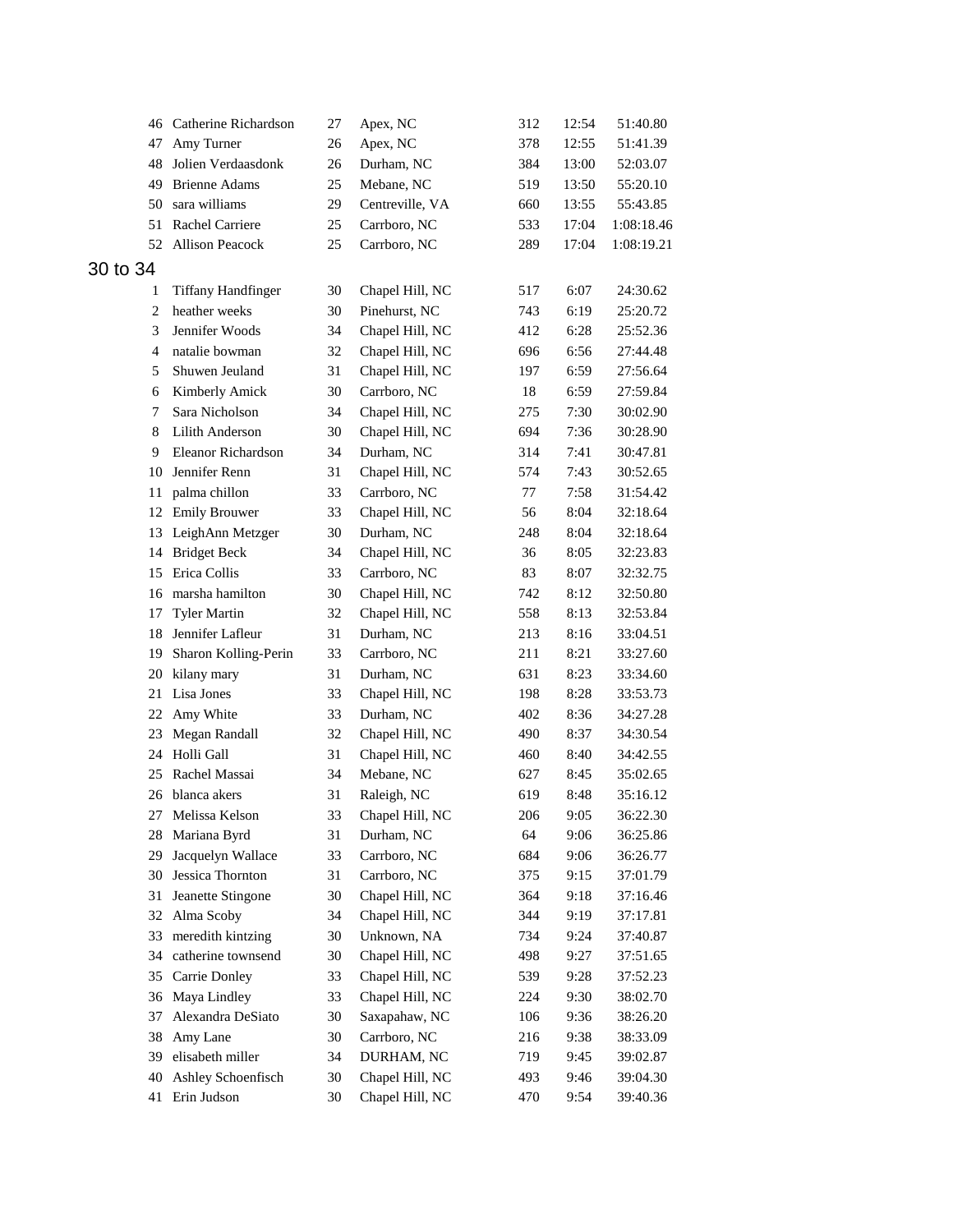|                | 42 Tonya Harrison       | 31 | Baltimore, MD     | 161 | 10:04 | 40:18.95 |
|----------------|-------------------------|----|-------------------|-----|-------|----------|
| 43             | Leslie Weller           | 33 | Fuquay-Varina, NC | 398 | 10:08 | 40:35.90 |
| 44             | cynthia zakary          | 30 | Chapel Hill, NC   | 655 | 10:09 | 40:37.91 |
| 45             | Dawnya Bohager          | 32 | Saxapahaw, NC     | 50  | 10:11 | 40:48.08 |
|                | 46 Elaine Yang          | 33 | Chapel Hill, NC   | 416 | 10:24 | 41:40.72 |
| 47             | melanie safir           | 34 | Carrboro, NC      | 656 | 10:27 | 41:49.33 |
| 48             | Rachel Meyen            | 32 | Durham, NC        | 249 | 10:32 | 42:11.44 |
| 49             | <b>Brianne Starin</b>   | 31 | Cary, NC          | 496 | 10:35 | 42:24.00 |
| 50             | barbara theriot         | 31 | Durham, NC        | 373 | 10:49 | 43:18.62 |
| 51             | Lisa Moonen             | 31 | Holly Springs, NC | 257 | 10:53 | 43:35.54 |
| 52             | Sara Kowalewski         | 32 | Durham, NC        | 212 | 11:04 | 44:18.52 |
| 53             | Michelle Ferguson       | 33 | Hillsborough, NC  | 726 | 11:15 | 45:03.69 |
| 54             | Jill Hill               | 31 | Chapel Hill, NC   | 172 | 12:30 | 50:02.23 |
| 55             | Robin Smith Leissner    | 33 | Durham, NC        | 358 | 12:38 | 50:35.61 |
| 35 to 39       |                         |    |                   |     |       |          |
| 1              | Janne Heinonen          | 35 | Chapel Hill, NC   | 630 | 6:29  | 25:59.75 |
| $\overline{c}$ | Kristen Carmouche       | 36 | Chapel Hill, NC   | 644 | 7:15  | 29:04.92 |
| 3              | Stephanie Grubbs        | 39 | Chapel Hill, NC   | 724 | 7:31  | 30:08.98 |
| 4              | May Bryan               | 39 | Chapel Hill, NC   | 445 | 7:32  | 30:11.98 |
| 5              | sheila dayton           | 39 | Carrboro, NC      | 454 | 7:53  | 31:34.31 |
| 6              | <b>Tracy Eldred</b>     | 39 | Carrboro, NC      | 117 | 8:06  | 32:26.27 |
| 7              | lora charles            | 38 | DURHAM, NC        | 73  | 8:18  | 33:13.43 |
| 8              | Katie Moulder           | 38 | Mebane, NC        | 613 | 8:18  | 33:14.60 |
| 9              | Sophie Piesse           | 39 | Carrboro, NC      | 295 | 8:22  | 33:28.60 |
| 10             | Jazmin Varela           | 35 | Chapel Hill, NC   | 500 | 8:23  | 33:34.60 |
| 11             | Tina Clossick           | 38 | Chapel Hill, NC   | 739 | 8:24  | 33:36.60 |
| 12             | Hilary Crittenden       | 38 | Chapel Hill, NC   | 93  | 8:25  | 33:41.28 |
| 13             | martha rath-xarlacos    | 39 | Chapel Hill, NC   | 304 | 8:39  | 34:40.06 |
| 14             | joanna lauen            | 39 | Carrboro, NC      | 555 | 9:23  | 37:33.63 |
| 15             | Shannon Harris          | 36 | Carrboro, NC      | 159 | 9:23  | 37:34.95 |
| 16             | michele mahr            | 35 | Chapel Hill, NC   | 687 | 9:24  | 37:37.91 |
| 17             | April Errickson         | 38 | Chapel Hill, NC   | 120 | 9:24  | 37:39.25 |
|                | 18 Rebecca Halvorson    | 35 | Chapel Hill, NC   | 155 | 9:25  | 37:41.80 |
|                | 19 Amy Reeves           | 37 | Chapel Hill, NC   | 307 | 9:25  | 37:42.87 |
|                | 20 Sara Paisner         | 37 | Chapel Hill, NC   | 287 | 9:26  | 37:45.18 |
| 21             | Martina Kovarova        | 38 | Chapel Hill, NC   | 698 | 9:27  | 37:50.07 |
| 22             | Maria Siegel            | 35 | DURHAM, NC        | 581 | 9:39  | 38:38.64 |
| 23             | Molly Berkoff           | 39 | Chapel Hill, NC   | 40  | 9:52  | 39:30.36 |
| 24             | <b>LISA TAYLOR</b>      | 35 | Efland, NC        | 371 | 9:54  | 39:37.96 |
| 25             | <b>Kimberly Rogers</b>  | 38 | Carrboro, NC      | 325 | 9:57  | 39:49.61 |
| 26             | Julie Novak             | 36 | Chapel Hill, NC   | 569 | 10:06 | 40:27.72 |
| 27             | Joanne Simon            | 37 | <b>GRAHAM, NC</b> | 352 | 10:37 | 42:31.64 |
| 28             | Julia Wertley-Rotenberr | 39 | Chapel Hill, NC   | 400 | 10:39 | 42:39.44 |
| 29             | krista reddington       | 36 | Hillsborough, NC  | 306 | 10:42 | 42:49.38 |
| 30             | Jennings Fullwood       | 37 | Durham, NC        | 132 | 10:43 | 42:52.79 |
| 31             | chrissy stanley         | 37 | Carrboro, NC      | 690 | 10:48 | 43:12.67 |
| 32             | Aimee Zaas              | 38 | Chapel Hill, NC   | 421 | 11:01 | 44:06.77 |
| 33             | Melissa Kerr            | 35 | Chapel Hill, NC   | 208 | 11:11 | 44:47.38 |
| 34             | Rachel Welch            | 36 | Carrboro, NC      | 396 | 11:43 | 46:54.86 |
|                |                         |    |                   |     |       |          |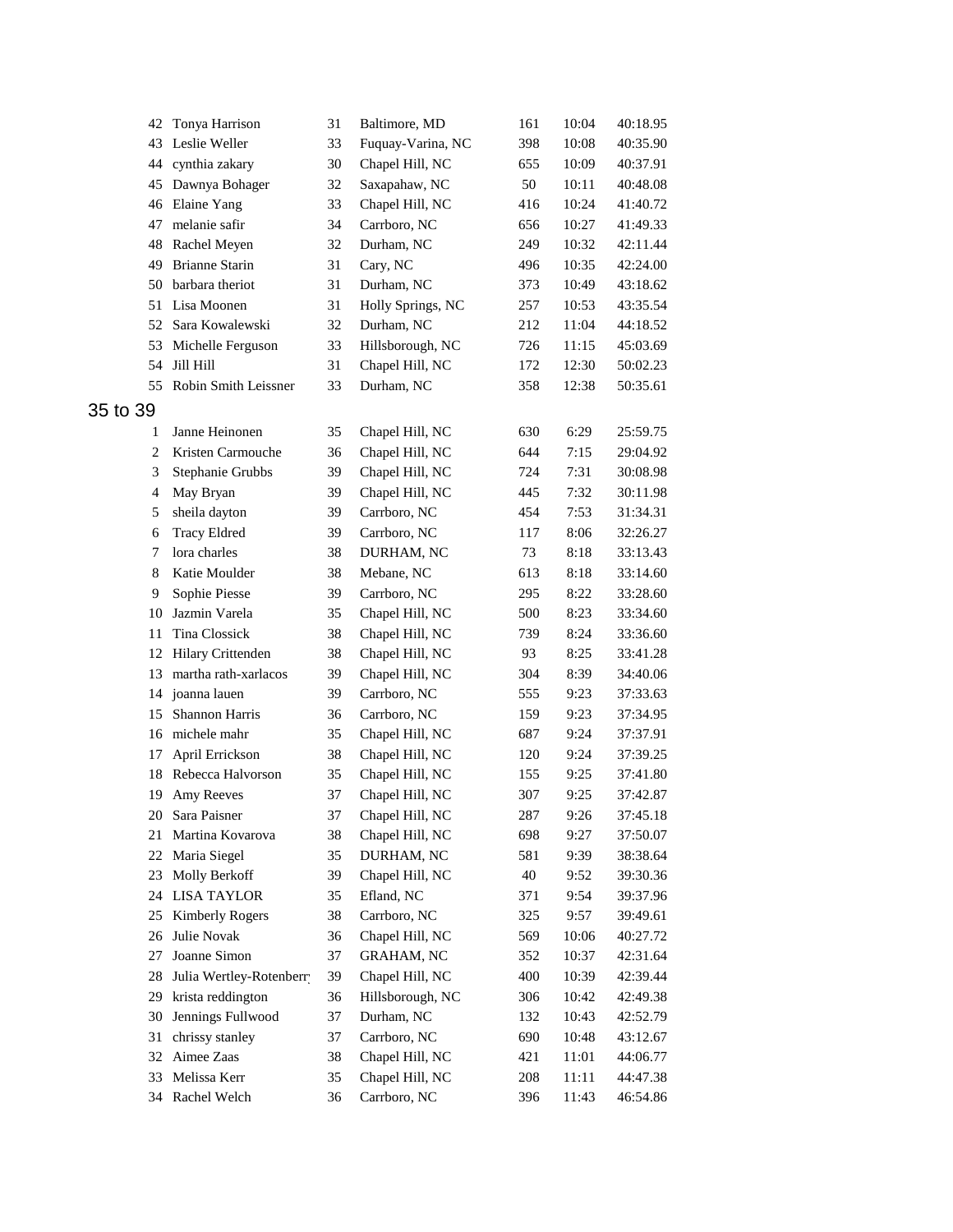| 35             | jennifer dixon         | 37 | Palmyra, VA      | 645 | 13:56 | 55:44.17   |
|----------------|------------------------|----|------------------|-----|-------|------------|
| 36             | Jasmine Girard         | 39 | Carrboro, NC     | 142 | 14:09 | 56:37.51   |
| 37             | Sarah Blackmon         | 35 | Durham, NC       | 42  | 16:46 | 1:07:05.31 |
| 38             | Tania Caravella        | 36 | Durham, NC       | 531 | 17:57 | 1:11:49.34 |
| 39             | rebecca joyner         | 36 | Durham, NC       | 617 | 18:08 | 1:12:33.82 |
| 40 to 44       |                        |    |                  |     |       |            |
| 1              | Kim Certain            | 42 | Chapel Hill, NC  | 516 | 6:35  | 26:23.44   |
| $\overline{c}$ | Ilona Jaspers          | 41 | Carrboro, NC     | 195 | 7:02  | 28:12.18   |
| 3              | amy charnaey           | 41 | Chapel Hill, NC  | 615 | 7:20  | 29:21.93   |
| 4              | Jessica Lee            | 40 | Chapel Hill, NC  | 221 | 7:24  | 29:37.89   |
| 5              | Liz Gualtieri-Reed     | 41 | Chapel Hill, NC  | 628 | 7:24  | 29:39.89   |
| 6              | Tara Allden            | 41 | Pittsboro, NC    | 521 | 7:39  | 30:38.68   |
| 7              | Sonia Davis            | 43 | Chapel Hill, NC  | 103 | 7:49  | 31:17.90   |
| 8              | Sheri Mouw             | 42 | Chapel Hill, NC  | 268 | 7:55  | 31:41.31   |
| 9              | Jennifer Bachman       | 44 | Bahama, NC       | 700 | 8:09  | 32:37.00   |
| 10             | Laura Van Sant         | 43 | Chapel Hill, NC  | 438 | 8:09  | 32:40.57   |
| 11             | Jill Rose              | 42 | Chapel Hill, NC  | 328 | 8:25  | 33:42.73   |
| 12             | Sue Holaday            | 41 | Leesburg, NC     | 547 | 8:31  | 34:08.68   |
| 13             | Mary McClurg           | 40 | Chapel Hill, NC  | 560 | 8:34  | 34:17.71   |
| 14             | dana gooden            | 44 | Hillsborough, NC | 144 | 8:35  | 34:20.71   |
| 15             | Desiree Murray         | 42 | Chapel Hill, NC  | 270 | 8:36  | 34:27.62   |
| 16             | <b>Tiffany Shubert</b> | 40 | Chapel Hill, NC  | 351 | 8:37  | 34:28.87   |
| 17             | natalie ames           | 41 | Chapel Hill, NC  | 17  | 8:40  | 34:43.87   |
| 18             | Dawna Hawley           | 40 | Chapel Hill, NC  | 163 | 8:43  | 34:52.22   |
| 19             | Margie Boccieri        | 42 | Chapel Hill, NC  | 653 | 8:47  | 35:10.40   |
| 20             | Carolyn Morris         | 41 | Chapel Hill, NC  | 264 | 8:53  | 35:34.16   |
| 21             | Samantha Meltzer-Brody | 41 | Chapel Hill, NC  | 245 | 8:54  | 35:38.26   |
| 22             | Joyce Mineer           | 44 | Bear Creek, NC   | 255 | 8:58  | 35:56.64   |
| 23             | Julie Keane            | 41 | Chapel Hill, NC  | 550 | 9:03  | 36:14.30   |
| 24             | terry kern             | 42 | Chapel Hill, NC  | 552 | 9:07  | 36:28.57   |
| 25             | Pat Howes              | 43 | Chapel Hill, NC  | 185 | 9:09  | 36:37.42   |
| 26             | Lisa Moody             | 42 | Durham, NC       | 665 | 9:33  | 38:14.63   |
| 27             | Jennifer Meadows       | 40 | Chapel Hill, NC  | 243 | 9:47  | 39:10.05   |
|                | 28 Tammy Rice          | 44 | Mebane, NC       | 311 | 9:49  | 39:19.19   |
|                | 29 Jeness Campbell     | 40 | Durham, NC       | 68  | 9:59  | 39:58.64   |
|                | 30 Betsy Zaragoza      | 40 | Chapel Hill, NC  | 618 | 10:00 | 40:01.77   |
| 31             | Lou Bray               | 40 | Durham, NC       | 53  | 10:04 | 40:17.28   |
| 32             | Juliellen Simpson-Vos  | 40 | Durham, NC       | 353 | 10:11 | 40:44.73   |
| 33             | Kathy Shaw             | 40 | Chapel Hill, NC  | 495 | 10:11 | 40:46.04   |
| 34             | Kathi Gillaspy         | 40 | Raleigh, NC      | 140 | 10:11 | 40:46.46   |
| 35             | Paula McIver           | 44 | Durham, NC       | 625 | 10:14 | 40:57.74   |
| 36             | tisha cromwell         | 41 | Apex, NC         | 718 | 10:25 | 41:43.51   |
| 37             | Michele Rivera         | 40 | Cary, NC         | 320 | 10:25 | 41:43.70   |
| 38             | stephanie burgess      | 44 | Chapel Hill, NC  | 529 | 10:41 | 42:47.38   |
| 39             | Evey Wooten            | 41 | Durham, NC       | 414 | 10:46 | 43:04.99   |
| 40             | Melissa Williams       | 41 | DURHAM, NC       | 411 | 10:48 | 43:12.62   |
| 41             | Susan Glowacz          | 44 | Durham, NC       | 143 | 10:51 | 43:26.20   |
| 42             | Priscilla Mills        | 42 | Durham, NC       | 480 | 10:52 | 43:32.55   |
| 43             | Amelia Jackson         | 40 | Chapel Hill, NC  | 194 | 10:54 | 43:36.73   |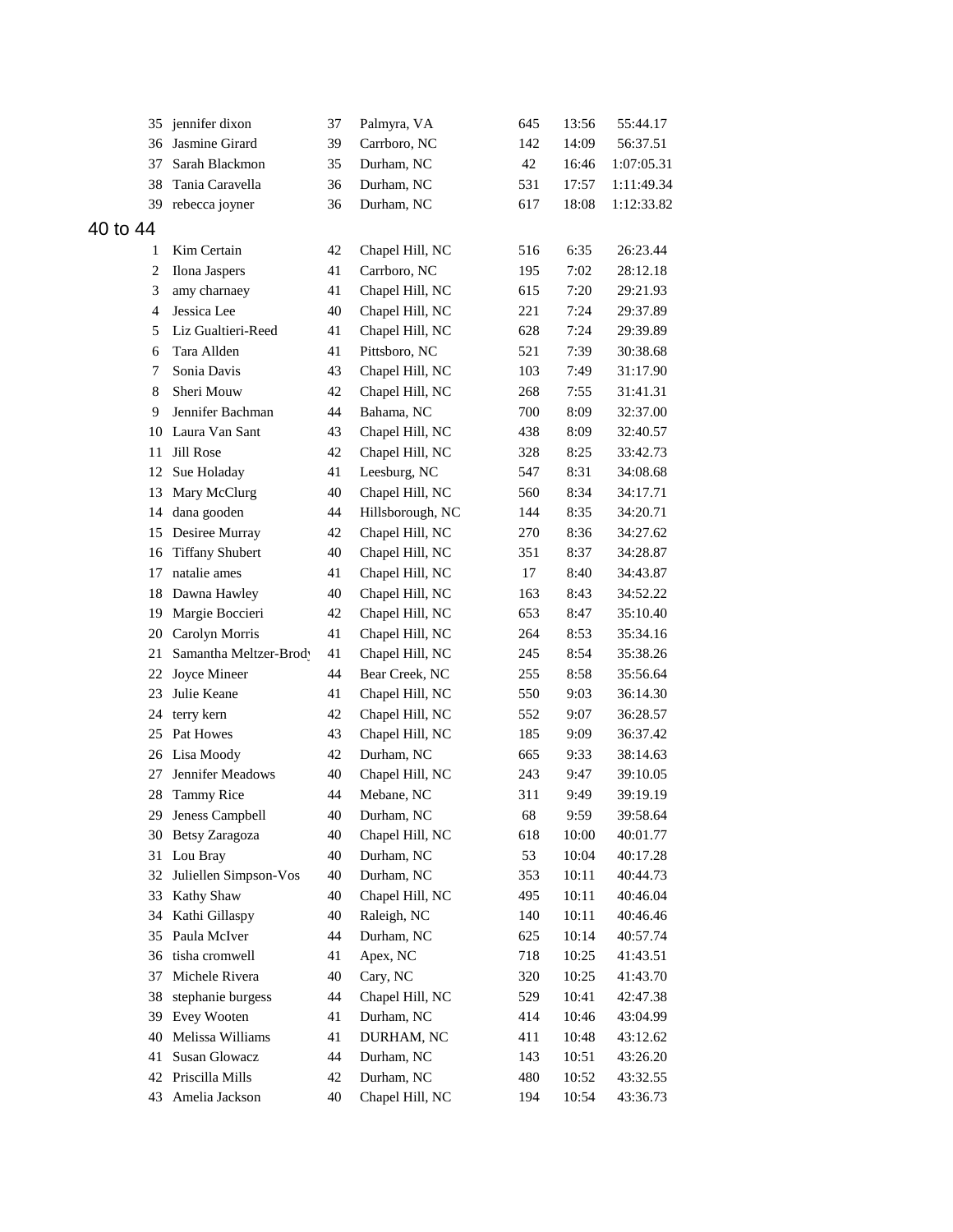| 44             | Meredith Morovati    | 40 | Carrboro, NC         | 263 | 10:54 | 43:37.75   |
|----------------|----------------------|----|----------------------|-----|-------|------------|
| 45             | Christelle Douillet  | 42 | Chapel Hill, NC      | 593 | 11:03 | 44:12.44   |
| 46             | marlee marshall      | 43 | Fort Leavenworth, KS | 476 | 11:28 | 45:56.81   |
| 47             | Meg Weems            | 43 | Apex, NC             | 692 | 11:43 | 46:52.25   |
| 48             | Marty Weems          | 43 | Durham, NC           | 395 | 11:43 | 46:52.31   |
| 49             | Denniz Zolnoun       | 42 | Carrboro, NC         | 425 | 12:21 | 49:27.48   |
| 50             | beverley tyndall     | 44 | Chapel Hill, NC      | 667 | 14:50 | 59:23.42   |
| 51             | Susan Pedersen       | 43 | Chapel Hill, NC      | 606 | 17:57 | 1:11:49.22 |
| 45 to 49       |                      |    |                      |     |       |            |
| 1              | Kristin Villopoto    | 49 | Chapel Hill, NC      | 388 | 6:28  | 25:52.75   |
| 2              | Kathy Matera         | 47 | Chapel Hill, NC      | 232 | 7:34  | 30:19.14   |
| 3              | Susan Chesser        | 47 | Durham, NC           | 75  | 7:36  | 30:27.52   |
| $\overline{4}$ | Casey Saussy         | 45 | Chapel Hill, NC      | 616 | 7:48  | 31:14.99   |
| 5              | Christianna Williams | 46 | Chapel Hill, NC      | 410 | 7:50  | 31:24.73   |
| 6              | Kari Wilkinson       | 48 | Mebane, NC           | 512 | 7:53  | 31:32.12   |
| 7              | Jaye Meyer           | 49 | Chapel Hill, NC      | 250 | 7:53  | 31:32.12   |
| 8              | deborah kallman      | 48 | Florence, NH         | 633 | 8:05  | 32:20.64   |
| 9              | <b>Holly Holland</b> | 48 | Chapel Hill, NC      | 178 | 8:08  | 32:34.75   |
| 10             | Heidi Harkins        | 46 | Chapel Hill, NC      | 602 | 8:08  | 32:35.59   |
| 11             | Melissa Lutz         | 46 | Chapel Hill, NC      | 230 | 8:24  | 33:36.60   |
|                | 12 Paula Brennan     | 47 | Chapel Hill, NC      | 527 | 8:29  | 33:57.73   |
| 13             | Mary Ollila          | 45 | Chapel Hill, NC      | 284 | 8:31  | 34:08.68   |
| 14             | Margaret Helton      | 49 | Carrboro, NC         | 166 | 8:50  | 35:21.75   |
| 15             | Lori Carswell        | 47 | Chapel Hill, NC      | 70  | 8:53  | 35:33.82   |
| 16             | Catherine Duncan     | 45 | Chapel Hill, NC      | 456 | 8:53  | 35:34.53   |
| 17             | Gwen Van Ark         | 46 | Chapel Hill, NC      | 637 | 8:58  | 35:53.60   |
| 18             | Susan Helm-Murtagh   | 45 | Chapel Hill, NC      | 165 | 9:01  | 36:07.81   |
| 19             | suzanne hosman       | 47 | Chapel Hill, NC      | 467 | 9:01  | 36:08.28   |
| 20             | Cynthia Guy          | 47 | Chapel Hill, NC      | 151 | 9:02  | 36:11.42   |
| 21             | <b>Tammy Price</b>   | 47 | Durham, NC           | 303 | 9:11  | 36:46.92   |
| 22             | Bobbi Crummett       | 49 | Chapel Hill, NC      | 449 | 9:21  | 37:27.11   |
| 23             | Audrey Gan           | 45 | Chapel Hill, NC      | 134 | 9:22  | 37:30.53   |
| 24             | Lori Cutts           | 47 | DURHAM, NC           | 100 | 9:24  | 37:36.53   |
| 25             | Sue Duronio          | 45 | Chapel Hill, NC      | 115 | 9:39  | 38:36.53   |
|                | 26 Julie Richardson  | 47 | Chapel Hill, NC      | 315 | 9:39  | 38:39.55   |
| 27             | Sharon Murray        | 46 | Chapel Hill, NC      | 272 | 9:40  | 38:43.54   |
| 28             | <b>Tracy Parham</b>  | 49 | Chapel Hill, NC      | 723 | 9:41  | 38:45.59   |
| 29             | Kimberlie Burns      | 49 | Carrboro, NC         | 530 | 9:50  | 39:24.04   |
| 30             | Karen Goss           | 46 | Chapel Hill, NC      | 147 | 9:56  | 39:47.25   |
| 31             | Susan Grubbs         | 45 | DURHAM, NC           | 149 | 9:57  | 39:51.14   |
| 32             | Karen Barwick        | 49 | Chapel Hill, NC      | 33  | 10:03 | 40:14.25   |
| 33             | Heidi Bukoski        | 47 | Chapel Hill, NC      | 59  | 10:03 | 40:14.90   |
| 34             | Maureen Cunningham   | 46 | Hillsborough, NC     | 96  | 10:05 | 40:21.27   |
| 35             | <b>Allison Ross</b>  | 48 | Chapel Hill, NC      | 330 | 10:06 | 40:25.51   |
| 36             | Toni Massa           | 49 | Pittsboro, NC        | 477 | 10:06 | 40:26.65   |
| 37             | Debra Fields         | 47 | Hillsborough, NC     | 125 | 10:09 | 40:36.90   |
| 38             | Susan Lawrence       | 48 | Chapel Hill, NC      | 217 | 10:13 | 40:52.26   |
| 39             | Janice Bryant        | 46 | Chapel Hill, NC      | 446 | 10:21 | 41:25.90   |
| 40             | <b>Cathy Howes</b>   | 48 | Chapel Hill, NC      | 184 | 10:45 | 43:03.84   |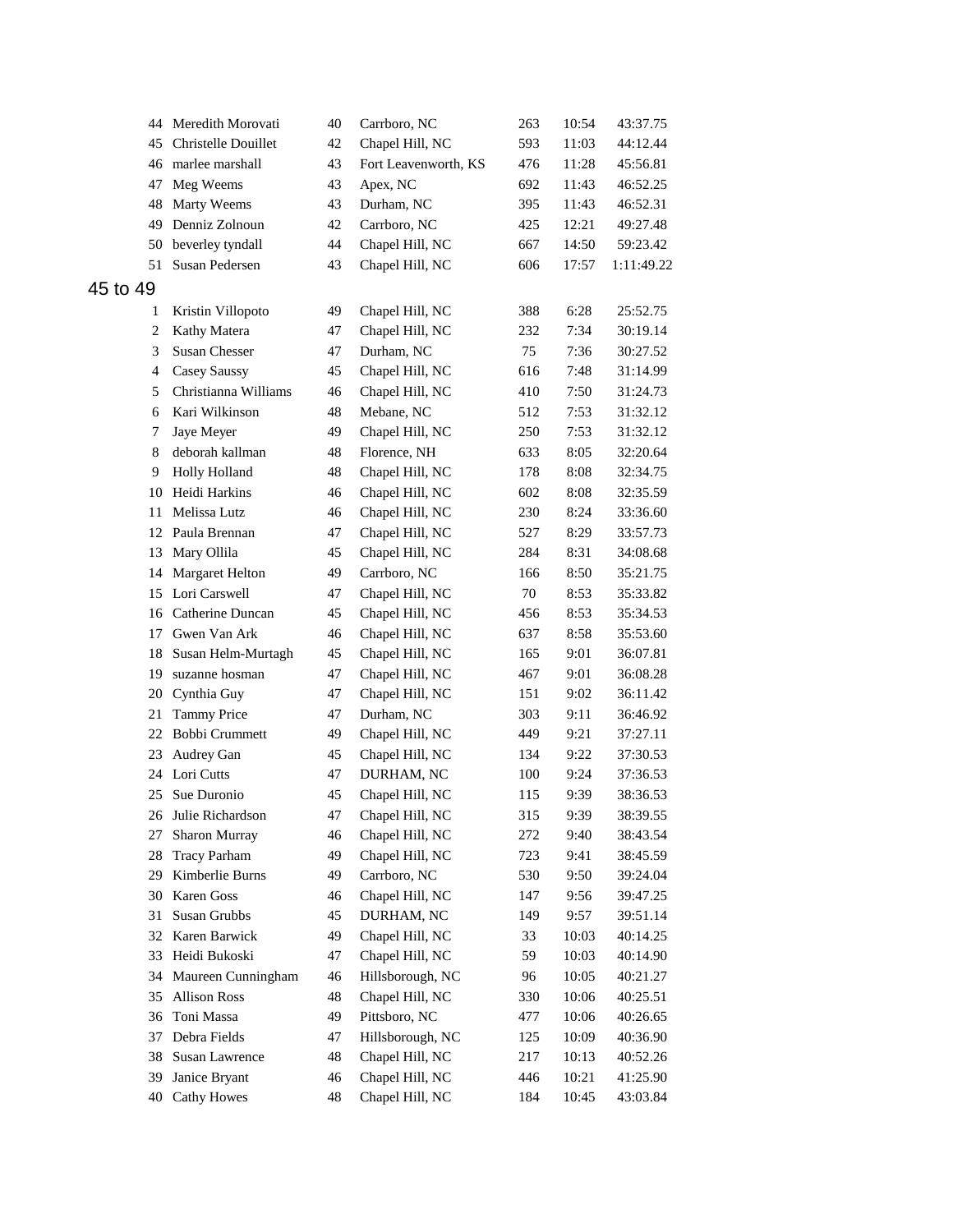| 41             | alexandra garua-granado | 47 | Durham, NC            | 685 | 10:50 | 43:22.69   |
|----------------|-------------------------|----|-----------------------|-----|-------|------------|
| 42             | <b>Susie Gilbert</b>    | 48 | DURHAM, NC            | 139 | 10:59 | 43:59.75   |
| 43             | Joan Pendergraph        | 46 | Durham, NC            | 291 | 11:07 | 44:29.11   |
| 44             | Ellen Stoltzfus         | 45 | RALEIGH, NC           | 586 | 11:23 | 45:35.56   |
| 45             | mia xavier              | 45 | Chapel Hill, NC       | 595 | 11:27 | 45:49.56   |
| 46             | kathy lucente           | 49 | Carrboro, NC          | 611 | 11:28 | 45:53.55   |
| 47             | Mary Buonfiglio         | 49 | Chapel Hill, NC       | 60  | 11:31 | 46:04.55   |
| 48             | Theresa Rinehart        | 49 | Creedmoor, NC         | 318 | 11:48 | 47:13.00   |
| 49             | Victoria Hessling       | 46 | Greensboro, NC        | 169 | 12:00 | 48:02.89   |
| 50             | Tammy Ward              | 46 | Raleigh, NC           | 506 | 13:46 | 55:08.08   |
| 51             | diana griffin           | 47 | Carrboro, NC          | 461 | 15:16 | 1:01:05.00 |
| 52             | Susan Hoerger           | 49 | Chapel Hill, NC       | 174 | 15:26 | 1:01:48.11 |
| 53             | Mary Battista           | 47 | Chapel Hill, NC       | 35  | 17:19 | 1:09:18.55 |
| to 54          |                         |    |                       |     |       |            |
| 1              | <b>Rietta Couper</b>    | 51 | Chapel Hill, NC       | 429 | 6:50  | 27:21.48   |
| $\overline{c}$ | Monika Gross            | 52 | NY, NY                | 544 | 7:41  | 30:45.68   |
| 3              | Dana Lebo               | 50 | Chapel Hill, NC       | 218 | 7:43  | 30:55.67   |
| $\overline{4}$ | Kathy Berry             | 54 | Chapel Hill, NC       | 522 | 8:17  | 33:11.43   |
| 5              | Vivian Li               | 52 | Durham, NC            | 472 | 8:43  | 34:55.65   |
| 6              | Kathy Coulter           | 50 | Chapel Hill, NC       | 88  | 8:55  | 35:41.56   |
| 7              | <b>Susan Walters</b>    | 52 | Durham, NC            | 390 | 8:57  | 35:50.60   |
| 8              | Susan Shaffer           | 50 | Chapel Hill, NC       | 348 | 9:19  | 37:18.81   |
| 9              | Susan Blackwell         | 50 | DURHAM, NC            | 44  | 9:28  | 37:54.03   |
| 10             | Diane Rothwell          | 50 | Chapel Hill, NC       | 744 | 9:35  | 38:20.75   |
| 11             | Pam Womble              | 51 | Chapel Hill, NC       | 591 | 9:46  | 39:06.04   |
| 12             | Sally Ivins             | 54 | Carrboro, NC          | 193 | 9:48  | 39:13.45   |
| 13             | Mary Yehl               | 50 | <b>BURLINGTON, NC</b> | 418 | 9:53  | 39:34.36   |
| 14             | Patricia Phelps         | 52 | Carrboro, NC          | 571 | 9:55  | 39:43.36   |
| 15             | Kathleen O'Loughlin     | 50 | Chapel Hill, NC       | 283 | 10:00 | 40:00.13   |
| 16             | Janet Archer            | 50 | Chapel Hill, NC       | 23  | 10:47 | 43:11.05   |
| 17             | Mary Beth Powell        | 53 | Carrboro, NC          | 572 | 10:53 | 43:33.17   |
| 18             | Deborah Huynh           | 52 | Mebane, NC            | 188 | 11:07 | 44:30.72   |
| 19             | Nana Morelli            | 51 | Chapel Hill, NC       | 261 | 11:16 | 45:05.88   |
| 20             | Elaine Yeh              | 53 | Chapel Hill, NC       | 417 | 11:56 | 47:46.54   |
| 21             | Kim Dawson              | 52 | Carrboro, NC          | 452 | 12:17 | 49:09.17   |
|                | 22 Kathy Brenton-Kramer | 53 | Durham, NC            | 528 | 13:57 | 55:51.19   |
| 23             | <b>Beth Tanner</b>      | 53 | Carrboro, NC          | 369 | 14:09 | 56:37.24   |
| to 59          |                         |    |                       |     |       |            |
| 1              | Holly Christian         | 59 | Chapel Hill, NC       | 663 | 7:48  | 31:13.77   |
| $\overline{c}$ | Mary Moss               | 55 | Raleigh, NC           | 433 | 8:03  | 32:13.64   |
| 3              | Kathy Merritt           | 56 | Chapel Hill, NC       | 246 | 8:05  | 32:22.62   |
| 4              | Naomi Baron             | 55 | Chapel Hill, NC       | 662 | 8:11  | 32:48.92   |
| 5              | Sue Wasiolek            | 55 | DURHAM, NC            | 508 | 9:15  | 37:00.16   |
| 6              | Robin Moser             | 56 | Chapel Hill, NC       | 564 | 10:08 | 40:33.49   |
| 7              | Nancy Margolin          | 56 | Carrboro, NC          | 431 | 10:15 | 41:01.46   |
| 8              | Joan Boone              | 57 | Efland, NC            | 52  | 10:15 | 41:03.76   |
| 9              | Anne Raynor             | 56 | Carrboro, NC          | 708 | 10:17 | 41:09.34   |
| 10             | Judy Weseman            | 59 | Chapel Hill, NC       | 590 | 11:03 | 44:14.50   |
| 11             | <b>Tracey West</b>      | 57 | Chapel Hill, NC       | 509 | 11:16 | 45:05.45   |
|                |                         |    |                       |     |       |            |

 $50<sub>5</sub>$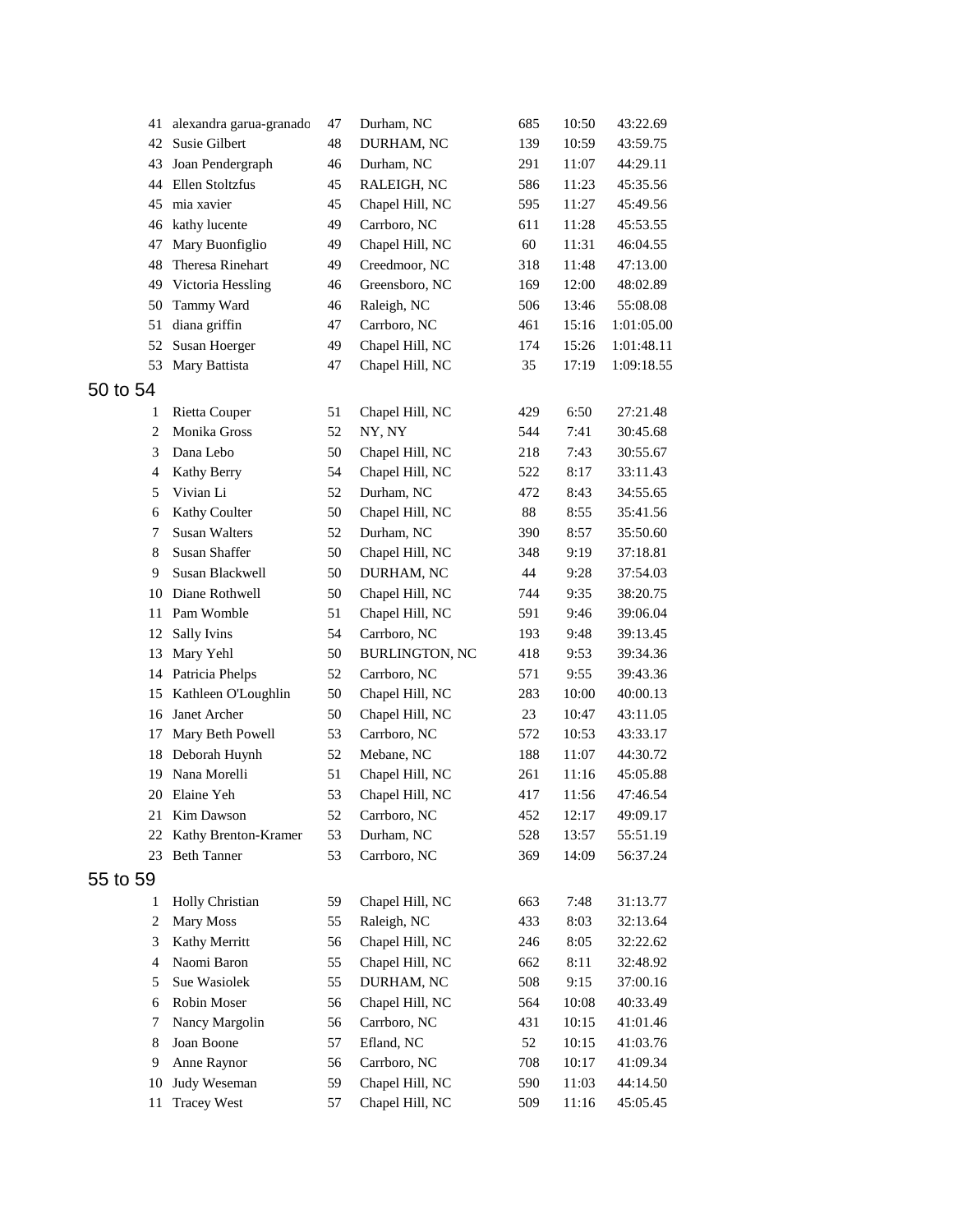|                | 12 judith burgess       | 57 | Chapel Hill, NC  | 447 | 11:33 | 46:14.41 |
|----------------|-------------------------|----|------------------|-----|-------|----------|
| 13             | Kirsten Nyrop           | 56 | Chapel Hill, NC  | 486 | 11:38 | 46:33.79 |
| 14             | linda mccluskey         | 57 | Chapel Hill, NC  | 677 | 11:43 | 46:55.11 |
| 15             | Elizabeth Briere        | 58 | Durham, NC       | 54  | 11:51 | 47:26.00 |
| 16             | Deborah McGill          | 58 | Durham, NC       | 239 | 12:43 | 50:52.45 |
| 60 to 64       |                         |    |                  |     |       |          |
| 1              | Judith Swasey           | 62 | Chapel Hill, NC  | 638 | 8:22  | 33:32.60 |
| $\overline{2}$ | Sheelagh Anderson       | 63 | Chapel Hill, NC  | 19  | 9:13  | 36:56.86 |
| 3              | Julia Cupitt            | 62 | DURHAM, NC       | 98  | 9:31  | 38:08.46 |
| $\overline{4}$ | Cecile Skrzynia         | 62 | Chapel Hill, NC  | 355 | 9:43  | 38:53.26 |
| 5              | Margie Emshoff          | 64 | Chapel Hill, NC  | 457 | 11:55 | 47:43.00 |
| 6              | Lynn Ferguson           | 64 | Pittsboro, NC    | 124 | 14:47 | 59:09.17 |
| 70 to 74       |                         |    |                  |     |       |          |
| 1              | Sharon Roggenbuck       | 71 | Hillsborough, NC | 326 | 10:39 | 42:39.52 |
| 5 to 9         |                         |    |                  |     |       |          |
| 1              | Jason Dadolf            | 9  | Chapel Hill, NC  | 450 | 8:59  | 35:59.36 |
| $\overline{2}$ | Sean Michaels           | 8  | Durham, NC       | 252 | 11:00 | 44:01.53 |
| 3              | Jake Zaas               | 6  | Chapel Hill, NC  | 422 | 11:01 | 44:07.22 |
| $\overline{4}$ | Ian Ward                | 9  | Raleigh, NC      | 504 | 13:43 | 54:55.08 |
| 5              | william tyndall         | 7  | Chapel Hill, NC  | 669 | 14:43 | 58:55.81 |
| 10 to 14       |                         |    |                  |     |       |          |
| 1              | nathaniel michael       | 14 | Chapel Hill, NC  | 561 | 6:55  | 27:41.06 |
| $\overline{2}$ | marc ordronneau         | 14 | Chapel Hill, NC  | 434 | 7:12  | 28:49.46 |
| 3              | Collin Vilen            | 14 | Chapel Hill, NC  | 385 | 7:12  | 28:51.42 |
| 4              | Spencer Husen           | 12 | Hillsborough, NC | 716 | 7:16  | 29:07.33 |
| 5              | Robert Byerly           | 14 | Chapel Hill, NC  | 62  | 7:16  | 29:07.96 |
| 6              | Eli Rose                | 12 | Chapel Hill, NC  | 327 | 7:17  | 29:12.95 |
| 7              | henry tyndall           | 10 | Chapel Hill, NC  | 668 | 8:05  | 32:21.52 |
| 8              | Parker Lewis            | 11 | Chapel Hill, NC  | 688 | 8:17  | 33:09.43 |
| 9              | Ian Breakfield          | 14 | Chapel Hill, NC  | 525 | 8:26  | 33:48.73 |
| 10             | Alex Youngman           | 14 | Chapel Hill, NC  | 640 | 9:20  | 37:24.99 |
| 11             | E. Schneider            | 14 | Pittsboro, NC    | 578 | 9:44  | 38:57.71 |
| 12             | Joseph Linford          | 12 | Chapel Hill, NC  | 474 | 10:23 | 41:33.89 |
|                | 13 Robert Robinson      | 10 | Chapel Hill, NC  | 323 | 11:18 | 45:12.07 |
| 15 to 19       |                         |    |                  |     |       |          |
| 1              | Jacob Hoerger           | 17 | Chapel Hill, NC  | 173 | 5:27  | 21:51.00 |
| $\overline{2}$ | William Bunch           | 17 | Chapel Hill, NC  | 730 | 5:31  | 22:05.00 |
| 3              | <b>Bradley Viles</b>    | 16 | Carrboro, NC     | 386 | 5:39  | 22:36.27 |
| 4              | joel anderson           | 19 | Unknown, NA      | 701 | 5:49  | 23:19.00 |
| 5              | Paul Noah               | 17 | Carrboro, NC     | 277 | 5:54  | 23:39.79 |
| 6              | alex marcheschi         | 19 | Chapel Hill, NC  | 741 | 6:06  | 24:27.44 |
| 7              | <b>Tyler Rochelle</b>   | 15 | Summerfield, NC  | 324 | 6:12  | 24:51.50 |
| 8              | nicholas amodei         | 16 | Chapel Hill, NC  | 697 | 6:33  | 26:13.51 |
| 9              | Tyler Moser-Katz        | 18 | Chapel Hill, NC  | 565 | 6:59  | 27:57.96 |
| 10             | Bakhtiar Bustillo-Silva | 17 | Durham, NC       | 61  | 8:57  | 35:50.20 |
| 11             | Keegan Huynh            | 16 | Mebane, NC       | 189 | 9:05  | 36:23.73 |
| 12             | Kenan Dudley            | 15 | Chapel Hill, NC  | 113 | 9:16  | 37:04.79 |
| 13             | Troy Morelli            | 17 | Chapel Hill, NC  | 262 | 9:58  | 39:52.51 |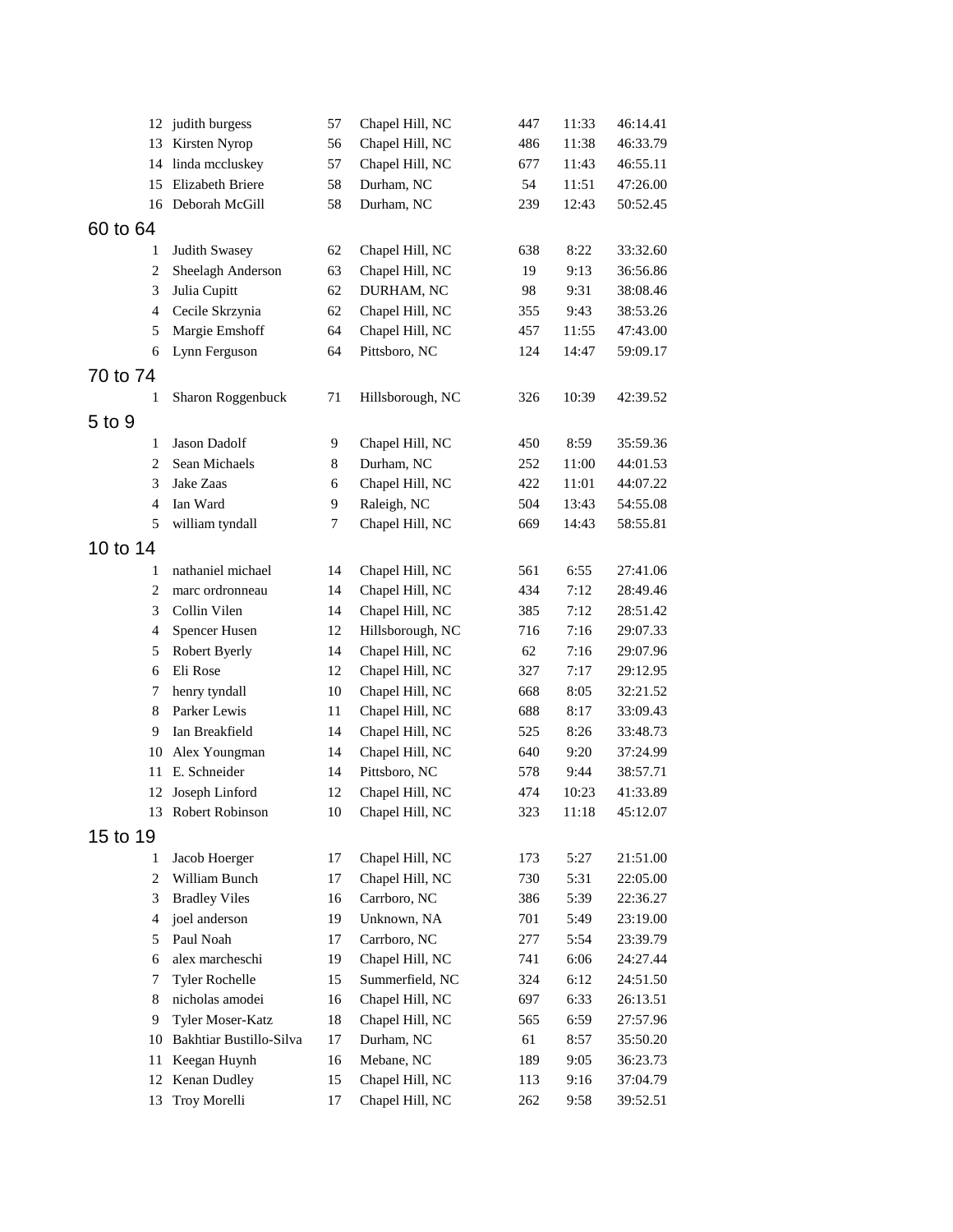## 20 to 24

| $\mathbf{1}$   | <b>Brock Baker</b>    | 23     | Chapel Hill, NC      | 27  | 5:07  | 20:29.00   |
|----------------|-----------------------|--------|----------------------|-----|-------|------------|
| $\overline{c}$ | Kaleb Keyserling      | 23     | Chapel Hill, NC      | 642 | 5:18  | 21:14.00   |
| 3              | Michael Knagge        | 20     | Raleigh, NC          | 209 | 5:49  | 23:17.00   |
| $\overline{4}$ | <b>Wesley Paulson</b> | 21     | colorado springs, CO | 288 | 6:42  | 26:49.85   |
| 5              | Scott Espenschied     | 22     | Durham, NC           | 121 | 7:10  | 28:41.50   |
| 6              | luis cruz             | 24     | Chapel Hill, NC      | 535 | 7:20  | 29:23.93   |
| 7              | curry wilkinson       | 20     | Mebane, NC           | 513 | 7:29  | 29:59.90   |
| 8              | Pasha Whitmire        | 20     | Cary, NC             | 406 | 7:35  | 30:23.14   |
| 9              | robert ziechmann      | 23     | Chapel Hill, NC      | 24  | 7:45  | 31:00.72   |
| 10             | j gavin dawson        | 20     | Carrboro, NC         | 451 | 7:46  | 31:04.08   |
| 11             | <b>Timothy Fields</b> | 22     | Durham, NC           | 126 | 10:17 | 41:11.46   |
| 12             | Michael Murray        | 24     | Chapel Hill, NC      | 481 | 10:30 | 42:01.39   |
| 13             | Umar Ahmad            | 23     | Chapel Hill, NC      | 520 | 11:13 | 44:55.22   |
| 14             | Sana Farooqui         | 24     | Chapel Hill, NC      | 541 | 11:21 | 45:26.07   |
| 15             | Adam Carriere         | 21     | Carrboro, NC         | 532 | 17:04 | 1:08:18.53 |
|                |                       |        |                      |     |       |            |
| 25 to 29       |                       |        |                      |     |       |            |
| 1              | Jason Jabaut          | $28\,$ | Chapel Hill, NC      | 468 | 5:25  | 21:41.00   |
| 2              | Ryan Degenhardt       | 26     | Raeford, NC          | 536 | 6:26  | 25:45.06   |
| 3              | alex steinbaugh       | 25     | Raleigh, NC          | 710 | 6:34  | 26:17.60   |
| $\overline{4}$ | Elias Ruhl            | 28     | New Hill, NC         | 335 | 6:40  | 26:42.63   |
| 5              | David Galloway        | 26     | Chapel Hill, NC      | 133 | 6:48  | 27:13.48   |
| 6              | Nicholas Ortolano III | 26     | Fredericksburg, VA   | 285 | 6:53  | 27:34.48   |
| 7              | Scott Houck           | 25     | Chapel Hill, NC      | 182 | 6:58  | 27:54.65   |
| 8              | Matthew Kelm          | 29     | Carrboro, NC         | 205 | 7:17  | 29:10.95   |
| 9              | David Chu             | 28     | Durham, NC           | 78  | 7:18  | 29:14.41   |
| 10             | Kimon Divaris         | 29     | Chapel Hill, NC      | 108 | 7:24  | 29:38.89   |
| 11             | michael savage        | 29     | Centreville, VA      | 659 | 7:36  | 30:25.04   |
| 12             | Jim Kelly             | 25     | Chapel Hill, NC      | 204 | 7:48  | 31:15.99   |
| 13             | Kristofer Chang       | 29     | Raleigh, NC          | 72  | 8:15  | 33:00.25   |
| 14             | Jason McGee           | 28     | Carrboro, NC         | 238 | 8:28  | 33:53.73   |
| 15             | michael ross          | 26     | Unknown, NA          | 732 | 8:31  | 34:06.46   |
|                | 16 David Staley       | 25     | Hillsborough, NC     | 362 | 8:35  | 34:22.37   |
| 17             | Richard Hardy         | 29     | Carrboro, NC         | 156 | 8:43  | 34:52.65   |
|                | 18 Brian Adams        | 27     | Mebane, NC           | 518 | 8:47  | 35:11.69   |
|                | 19 john wells         | $28\,$ | Carrboro, NC         | 658 | 9:23  | 37:35.75   |
| 20             | Julian Haase          | 29     | Chapel Hill, NC      | 152 | 9:51  | 39:26.13   |
| 21             | james menulty         | 29     | Whitsett, NC         | 682 | 9:51  | 39:26.36   |
| 22             | daniel moore          | 26     | Chapel Hill, NC      | 651 | 9:57  | 39:50.36   |
| 23             | Hansford Hendargo     | 26     | DURHAM, NC           | 545 | 10:01 | 40:07.71   |
| 24             | Jeff Weller           | 28     | Fuquay-Varina, NC    | 397 | 10:27 | 41:51.39   |
| 25             | robert hundley        | 28     | Durham, NC           | 709 | 10:32 | 42:10.15   |
| 26             | Dan Tyler             | 29     | Durham, NC           | 379 | 13:00 | 52:03.55   |
| 27             | Peter Samai           | 29     | Chapel Hill, NC      | 575 | 13:50 | 55:22.13   |
|                |                       |        |                      |     |       |            |
| 30 to 34       |                       |        |                      |     |       |            |
| 1              | Marc Jeuland          | 31     | Chapel Hill, NC      | 196 | 5:10  | 20:43.00   |
| 2              | german rivero carmona | 34     | Chapel Hill, NC      | 678 | 5:44  | 22:59.72   |
| 3              | aaron hale            | 32     | Raleigh, NC          | 712 | 6:00  | 24:01.65   |
| 4              | stephen frazier wong  | 33     | Carrboro, NC         | 130 | 6:02  | 24:09.00   |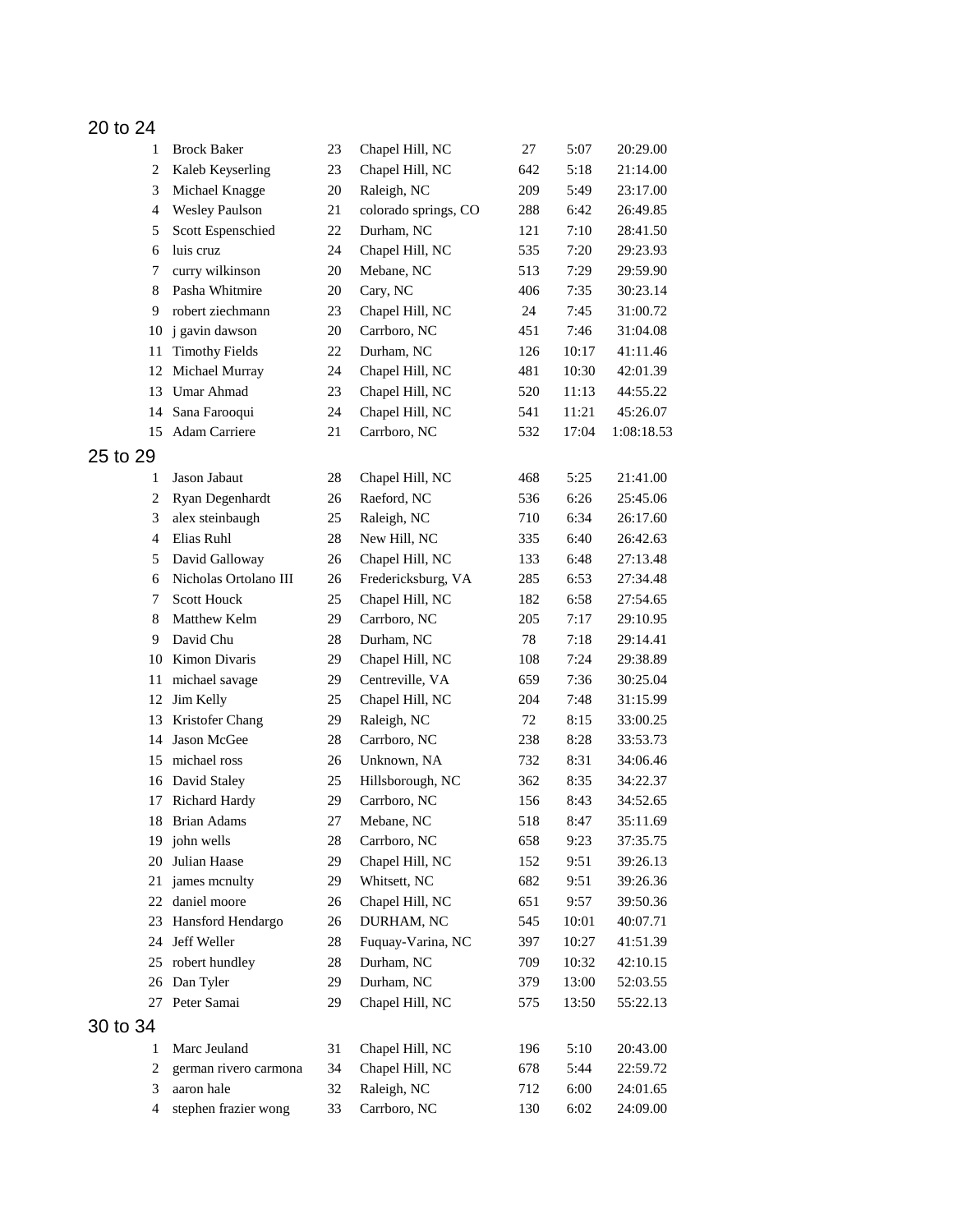| 5              | Joshua Cohen             | 34 | Pittsboro, NC   | 82  | 6:14  | 24:56.88   |
|----------------|--------------------------|----|-----------------|-----|-------|------------|
| 6              | Drew Narayan             | 34 | Chapel Hill, NC | 483 | 6:35  | 26:23.80   |
| 7              | joshua glasson           | 33 | Durham, NC      | 702 | 6:36  | 26:26.80   |
| 8              | Patrick Dillon           | 32 | Chapel Hill, NC | 671 | 6:39  | 26:38.44   |
| 9              | Jose Alberto Ruiz Martii | 33 | Chapel Hill, NC | 336 | 6:40  | 26:41.69   |
| 10             | Jason Nelson             | 32 | Durham, NC      | 274 | 6:44  | 26:59.69   |
| 11             | Jonas Monast             | 32 | Chapel Hill, NC | 562 | 6:45  | 27:01.69   |
| 12             | matthew wetschler        | 30 | Chapel Hill, NC | 624 | 6:55  | 27:43.03   |
| 13             | joey powzer              | 32 | Chapel Hill, NC | 704 | 6:59  | 27:58.66   |
| 14             | Derek Applewhite         | 30 | Durham, NC      | 21  | 7:00  | 28:02.62   |
| 15             | Harper Gordek            | 32 | Durham, NC      | 145 | 7:17  | 29:09.86   |
| 16             | geoffrey bowman          | 31 | Durham, NC      | 614 | 7:18  | 29:14.93   |
| 17             | chad flickinger          | 30 | Durham, NC      | 459 | 7:19  | 29:19.93   |
| 18             | <b>Ryan Fink</b>         | 30 | Durham, NC      | 128 | 7:27  | 29:48.88   |
| 19             | D. Brent Robertson       | 34 | Reidsville, NC  | 605 | 7:28  | 29:54.20   |
| 20             | <b>Todd Harris</b>       | 32 | Rougemont, NC   | 160 | 7:38  | 30:33.80   |
| 21             | <b>Bob Geil</b>          | 33 | Chapel Hill, NC | 136 | 7:40  | 30:42.68   |
| 22             | Kevin Laliberte          | 32 | Chapel Hill, NC | 215 | 7:42  | 30:48.52   |
| 23             | Anthony Markham          | 33 | Sanford, NC     | 231 | 7:47  | 31:09.08   |
| 24             | <b>Timothy Young</b>     | 33 | Durham, NC      | 419 | 7:48  | 31:15.99   |
| 25             | <b>Dwight Barnes</b>     | 34 | Cary, NC        | 30  | 7:49  | 31:19.90   |
| 26             | <b>Wesley Schultz</b>    | 31 | Durham, NC      | 343 | 7:51  | 31:27.81   |
| 27             | Victor Holland           | 32 | Mebane, NC      | 179 | 8:01  | 32:07.64   |
| 28             | Roberto Blanco           | 32 | Carrboro, NC    | 443 | 8:03  | 32:12.64   |
| 29             | jacob townsend           | 30 | Chapel Hill, NC | 499 | 8:15  | 33:01.51   |
| 30             | Jon McClanahan           | 31 | Durham, NC      | 236 | 8:17  | 33:10.43   |
| 31             | Randy Nonneman           | 32 | Chapel Hill, NC | 280 | 8:22  | 33:29.60   |
| 32             | David Matthews           | 33 | Carrboro, NC    | 234 | 8:33  | 34:12.18   |
| 33             | <b>Charles Akers</b>     | 30 | Raleigh, NC     | 11  | 8:48  | 35:15.80   |
| 34             | Rosecrans Baldwin        | 33 | Chapel Hill, NC | 28  | 9:03  | 36:14.97   |
| 35             | Jimmy Wallace            | 33 | Carrboro, NC    | 683 | 9:06  | 36:26.84   |
| 36             | Ben Woodward             | 33 | Raleigh, NC     | 413 | 9:07  | 36:30.19   |
| 37             | ANDY DODSON              | 30 | Chapel Hill, NC | 538 | 9:20  | 37:20.81   |
| 38             | Jason Crockett           | 33 | DURHAM, NC      | 94  | 9:24  | 37:36.97   |
| 39             | Adam White               | 34 | Durham, NC      | 401 | 9:27  | 37:49.37   |
| 40             | caleb baker              | 34 | Mebane, NC      | 693 | 9:50  | 39:20.19   |
| 41             | Richard Allen            | 34 | Pittsboro, NC   | 15  | 9:56  | 39:48.30   |
| 42             | Thomas Kash              | 32 | Durham, NC      | 471 | 10:28 | 41:52.20   |
| 43             | Delvecchio Faison        | 33 | Durham, NC      | 123 | 10:33 | 42:12.72   |
| 44             | JD schlick               | 31 | Chapel Hill, NC | 577 | 10:58 | 43:52.96   |
| 45             | <b>Scott Milling</b>     | 30 | Raleigh, NC     | 253 | 12:22 | 49:32.49   |
| 46             | robert sauls             | 30 | Durham, NC      | 576 | 18:07 | 1:12:29.65 |
| 35 to 39       |                          |    |                 |     |       |            |
| 1              | David Dunson             | 37 | Chapel Hill, NC | 714 | 5:55  | 23:41.38   |
| $\overline{c}$ | Russell Westbrook        | 39 | Efland, NC      | 510 | 6:03  | 24:16.86   |
| 3              | Joseph Clancy            | 37 | Durham, NC      | 715 | 6:09  | 24:38.88   |
| 4              | Georg Vanberg            | 38 | Chapel Hill, NC | 382 | 6:15  | 25:04.65   |
| 5              | <b>Timothy Ross</b>      | 36 | Chapel Hill, NC | 332 | 6:26  | 25:46.75   |
| 6              | tom griffen              | 38 | Carrboro, NC    | 543 | 6:43  | 26:52.44   |
|                |                          |    |                 |     |       |            |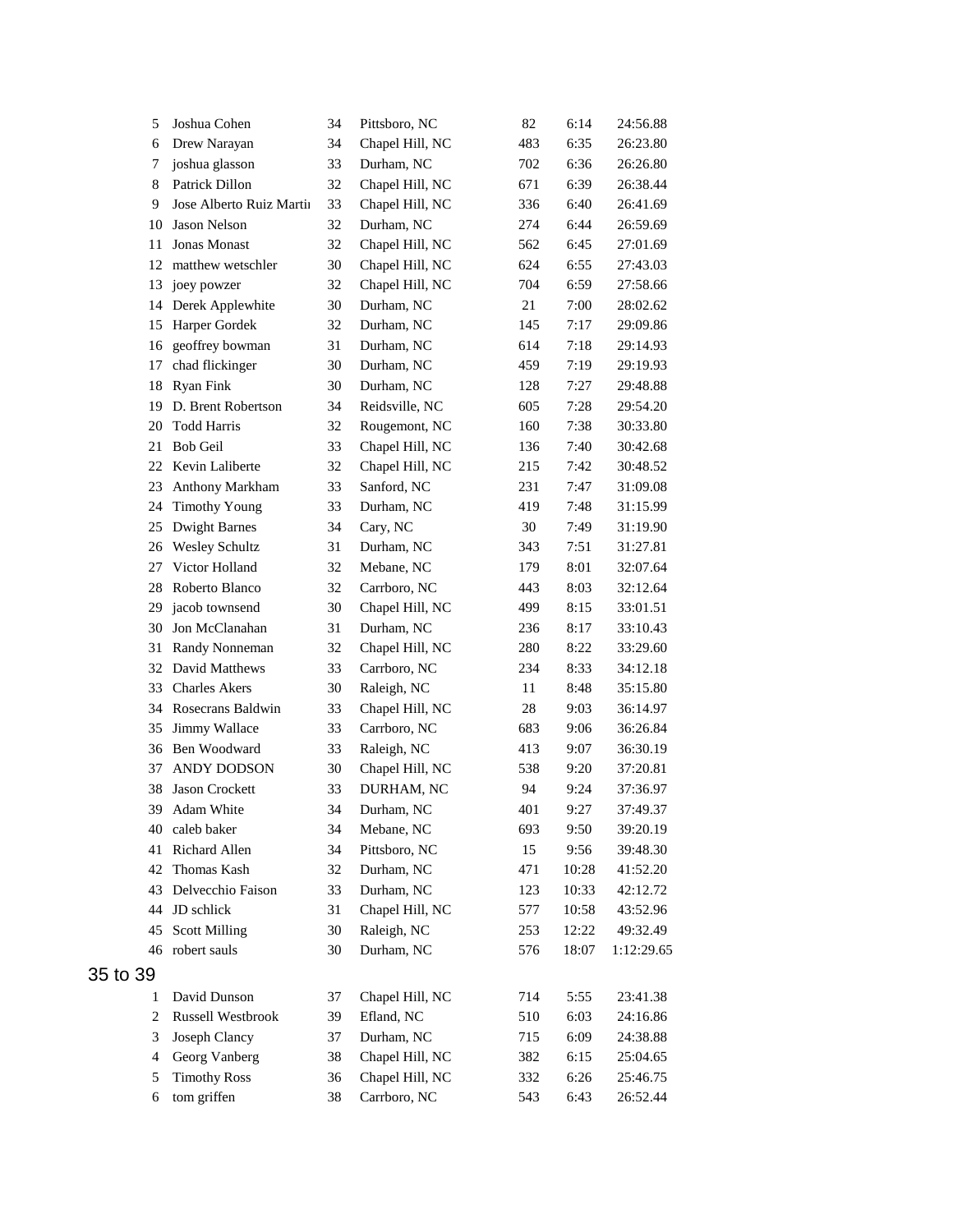| 7        | <b>Todd LoFrese</b>    | 38 | Chapel Hill, NC | 225 | 6:54  | 27:38.48 |
|----------|------------------------|----|-----------------|-----|-------|----------|
| 8        | gregory deMauro        | 39 | Mebane, NC      | 695 | 6:58  | 27:54.77 |
| 9        | Rob Thompson           | 39 | Carrboro, NC    | 635 | 6:59  | 27:59.60 |
| 10       | Eric Fish              | 37 | Chapel Hill, NC | 129 | 7:13  | 28:53.60 |
| 11       | Greg Lee               | 36 | Chapel Hill, NC | 220 | 7:15  | 29:00.81 |
| 12       | craig walker           | 36 | Durham, NC      | 389 | 7:19  | 29:18.93 |
| 13       | Donald Rhoads          | 37 | Durham, NC      | 310 | 7:22  | 29:31.72 |
| 14       | David Walbert          | 38 | DURHAM, NC      | 502 | 7:23  | 29:32.63 |
| 15       | Cotton Bryan           | 37 | Chapel Hill, NC | 58  | 7:33  | 30:13.15 |
| 16       | Adam Zolotor           | 39 | Carrboro, NC    | 426 | 7:43  | 30:55.67 |
| 17       | <b>Jody Thomas</b>     | 39 | Chapel Hill, NC | 374 | 7:48  | 31:16.99 |
| 18       | Paul Dayton            | 37 | Carrboro, NC    | 453 | 7:50  | 31:23.53 |
| 19       | Damon Seils            | 37 | Carrboro, NC    | 345 | 7:52  | 31:31.78 |
| 20       | rob dixon              | 39 | Palmyra, VA     | 647 | 7:53  | 31:32.08 |
| 21       | Peter Smith            | 39 | Carrboro, NC    | 357 | 7:59  | 31:56.42 |
| 22       | <b>Greg Matthews</b>   | 37 | Sanford, NC     | 235 | 8:01  | 32:04.27 |
| 23       | Mark Cavanaugh         | 36 | Chapel Hill, NC | 71  | 8:01  | 32:04.64 |
| 24       | oman kilany            | 35 | Durham, NC      | 629 | 8:22  | 33:30.60 |
| 25       | <b>Steve Emrich</b>    | 37 | Pittsboro, NC   | 118 | 8:40  | 34:41.59 |
| 26       | Noah Byrd              | 38 | Durham, NC      | 65  | 8:42  | 34:51.57 |
| 27       | Shawn Sullivan         | 39 | Chapel Hill, NC | 587 | 8:56  | 35:44.47 |
| 28       | Erin White             | 37 | Raleigh, NC     | 403 | 9:03  | 36:14.91 |
| 29       | Mark Breakfield        | 37 | Chapel Hill, NC | 526 | 9:06  | 36:25.79 |
| 30       | garreth ewing          | 36 | Chapel Hill, NC | 612 | 9:07  | 36:29.87 |
| 31       | Andrew Everard         | 37 | Saxapahaw, NC   | 122 | 9:17  | 37:11.30 |
| 32       | <b>Robert Collins</b>  | 38 | Richmond, VA    | 534 | 9:27  | 37:49.39 |
| 33       | John Blackwell         | 36 | DURHAM, NC      | 43  | 9:36  | 38:27.50 |
| 34       | <b>Edward Barnes</b>   | 37 | Durham, NC      | 31  | 9:37  | 38:30.06 |
| 35       | charles powell         | 38 | Pittsboro, NC   | 299 | 10:01 | 40:06.65 |
| 36       | <b>Adam Novak</b>      | 37 | Chapel Hill, NC | 568 | 10:06 | 40:27.66 |
| 37       | <b>Brian Laliberte</b> | 36 | Chapel Hill, NC | 214 | 10:24 | 41:36.02 |
| 38       | ravi jhaveri           | 39 | DURHAM, NC      | 469 | 10:26 | 41:44.55 |
| 39       | Thomas Coyle           | 35 | Durham, NC      | 733 | 10:35 | 42:23.08 |
| 40       | Benny Joyner           | 38 | Durham, NC      | 200 | 10:39 | 42:36.52 |
|          | 41 Mike Tarpley        | 36 | Durham, NC      | 370 | 10:46 | 43:06.38 |
|          | 42 Matthew Kerr        | 35 | Chapel Hill, NC | 207 | 11:07 | 44:30.83 |
| 43       | Timothy O'Brien        | 38 | Chapel Hill, NC | 594 | 11:25 | 45:43.98 |
| 44       | Donald Richardson      | 39 | Durham, NC      | 313 | 11:47 | 47:11.00 |
| 45       | James Hill             | 35 | Chapel Hill, NC | 171 | 13:43 | 54:55.08 |
| 40 to 44 |                        |    |                 |     |       |          |
|          |                        |    |                 |     |       |          |
| 1        | Craig Heinly           | 41 | Chapel Hill, NC | 465 | 5:57  | 23:49.83 |
| 2        | Ken Younts             | 43 | Chapel Hill, NC | 420 | 6:17  | 25:11.04 |
| 3        | kurt niebrugge         | 40 | Chicago, IL     | 485 | 6:23  | 25:33.72 |
| 4        | Dominic Ciavatta       | 42 | Chapel Hill, NC | 448 | 6:34  | 26:18.80 |
| 5        | <b>Blaine Schmidt</b>  | 43 | Chapel Hill, NC | 341 | 6:36  | 26:26.42 |
| 6        | Harold Hill            | 41 | Chapel Hill, NC | 672 | 6:37  | 26:31.75 |
| 7        | <b>Todd Bolon</b>      | 44 | Chapel Hill, NC | 51  | 7:03  | 28:13.13 |
| 8        | Christopher Blue       | 42 | Chapel Hill, NC | 47  | 7:05  | 28:21.63 |
| 9        | <b>Steve White</b>     | 40 | Boone, NC       | 404 | 7:10  | 28:43.24 |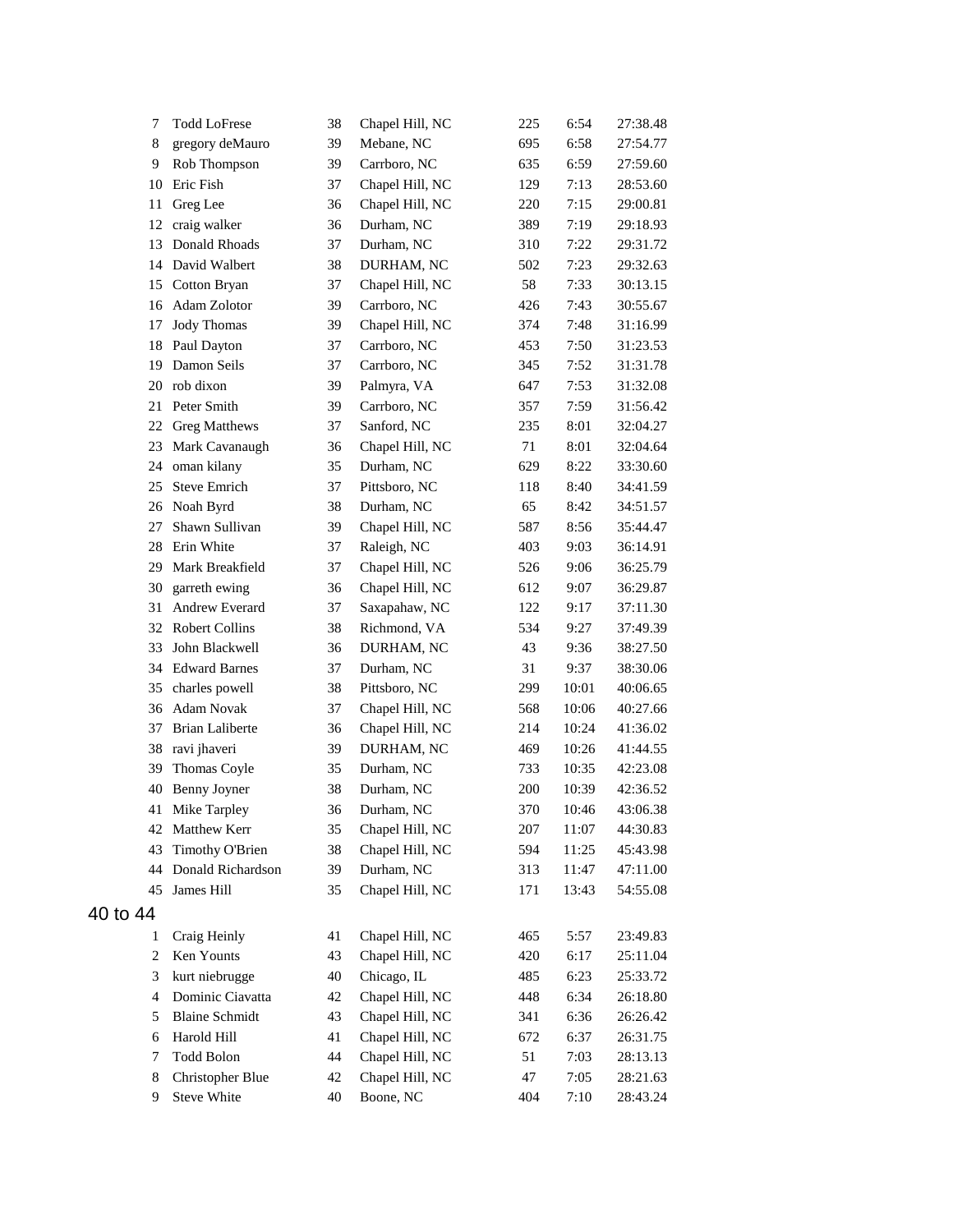|                | 10 Andrew Werden                         | 43       | Chapel Hill, NC                 | 399        | 7:13         | 28:53.60             |
|----------------|------------------------------------------|----------|---------------------------------|------------|--------------|----------------------|
| 11             | james vitt                               | 42       | Carrboro, NC                    | 501        | 7:28         | 29:52.88             |
| 12             | John Min                                 | 40       | Chapel Hill, NC                 | 254        | 7:30         | 30:03.72             |
| 13             | James Chopas                             | 43       | Chapel Hill, NC                 | 681        | 7:33         | 30:16.21             |
|                | 14 David Berkoff                         | 40       | Chapel Hill, NC                 | 39         | 7:35         | 30:23.69             |
|                | 15 Eric Halvorson                        | 40       | Chapel Hill, NC                 | 154        | 7:46         | 31:04.37             |
| 16             | John DeSue                               | 40       | Chapel Hill, NC                 | 107        | 7:46         | 31:06.26             |
| 17             | tommy galloway                           | 40       | Chapel Hill, NC                 | 707        | 7:47         | 31:10.96             |
| 18             | Mike Mineer                              | 42       | Bear Creek, NC                  | 256        | 7:51         | 31:26.93             |
| 19             | Seth Brody                               | 44       | Chapel Hill, NC                 | 55         | 7:55         | 31:42.31             |
| 20             | Don Anthony                              | 43       | Durham, NC                      | 439        | 8:04         | 32:17.64             |
| 21             | john davidson                            | 40       | Chapel Hill, NC                 | 680        | 8:07         | 32:30.81             |
| 22             | <b>Stewart Collis</b>                    | 42       | Chapel Hill, NC                 | 84         | 8:07         | 32:32.02             |
| 23             | Felipe Deguzman                          | 41       | Chapel Hill, NC                 | 608        | 8:13         | 32:54.40             |
| 24             | stewart alexander                        | 42       | Raleigh, NC                     | 12         | 8:14         | 32:59.62             |
| 25             | Mark Turner                              | 42       | Chapel Hill, NC                 | 643        | 8:19         | 33:17.60             |
| 26             | James Balfour                            | 40       | Mebane, NC                      | 29         | 8:25         | 33:42.73             |
| 27             | amos tyndall                             | 44       | Chapel Hill, NC                 | 666        | 8:31         | 34:05.68             |
|                | 28 Chris Holaday                         | 44       | Leesburg, NC                    | 546        | 8:32         | 34:09.68             |
| 29             | Kurt Pedersen                            | 44       | Chapel Hill, NC                 | 290        | 8:56         | 35:45.05             |
| 30             | Christopher Limerick                     | 40       | Chapel Hill, NC                 | 473        | 8:59         | 35:58.59             |
| 31             | <b>Bob McClurg</b>                       | 40       | Chapel Hill, NC                 | 559        | 9:02         | 36:10.49             |
| 32             | Kambiz Aghaiepour                        | 40       | Carrboro, NC                    | 10         | 9:04         | 36:18.33             |
| 33             | John Walker                              | 42       | Pittsboro, NC                   | 503        | 9:05         | 36:23.00             |
| 34             | brian Bramson                            | 40       | Durham, NC                      | 691        | 9:12         | 36:51.16             |
| 35             | Scott Reynolds                           | 40       | Chapel Hill, NC                 | 309        | 9:12         | 36:51.86             |
| 36             | Jay Campbell                             | 40       | Chapel Hill, NC                 | 67         | 9:14         | 36:58.86             |
| 37             | christian campbell                       | 42       | Pittsboro, NC                   | 600        | 9:24         | 37:37.82             |
| 38             | John Cox                                 | 40       | <b>GRAHAM, NC</b>               | 91         | 9:46         | 39:08.24             |
| 39             | Tom Long                                 | 41       | Chapel Hill, NC                 | 226        | 9:47         | 39:09.84             |
| 40             | Thomas Spagnardi                         | 44       | Durham, NC                      | 583        | 9:59         | 39:57.33             |
| 41             | Daniel Clark                             | 40       | <b>BURLINGTON, NC</b>           | 79         | 10:05        | 40:23.92             |
|                | 42 Michael Linford                       | 42       | Chapel Hill, NC                 | 475        | 10:23        | 41:33.89             |
| 43             | <b>Russell Errett</b>                    | 44       | Pittsboro, NC                   | 119        | 10:33        | 42:12.23             |
|                | 44 David Morris                          | 42       | Chapel Hill, NC                 | 265        | 10:35        | 42:21.46             |
|                | 45 brad broyles                          | 44       | Garner, NC                      | 57         | 10:39        | 42:36.37             |
| 46             | Nathan Ward                              | 41       | Raleigh, NC                     | 505        | 10:41        | 42:46.85             |
| 47             | Ruben Sanchez                            | 42       | Durham, NC                      | 735        | 10:46        | 43:06.64             |
| 48             | <b>Bill Williams</b>                     | 40       | Chapel Hill, NC                 | 409        | 10:56        | 43:46.79             |
| 49             | <b>Scott Michaels</b>                    | 42       | Durham, NC                      | 251        | 11:01        | 44:06.44             |
| 50             | anthony jeffreys                         | 40       | Durham, NC                      | 674        | 11:43        | 46:53.12             |
| 51             | james beadle                             | 42       | Chapel Hill, NC                 | 740        | 14:52        | 59:30.85             |
| 45 to 49       |                                          |          |                                 |            |              |                      |
|                | John Hinton                              | 48       |                                 |            |              | 21:32.36             |
| 1              | Jim Smith                                | 47       | Chapel Hill, NC                 | 515        | 5:23         |                      |
| $\overline{c}$ |                                          |          | Chapel Hill, NC                 | 356        | 5:51         | 23:25.29             |
| 3<br>4         | rene villagran linares<br>michael murray | 49<br>48 | Carrboro, NC<br>Chapel Hill, NC | 654        | 6:15         | 25:03.65<br>25:07.65 |
| 5              | Bernard Prabucki                         | 48       | Carrboro, NC                    | 482<br>300 | 6:16<br>6:17 | 25:10.01             |
| 6              | Rodney Knight                            | 49       | Chapel Hill, NC                 | 554        | 6:17         | 25:10.99             |
|                |                                          |          |                                 |            |              |                      |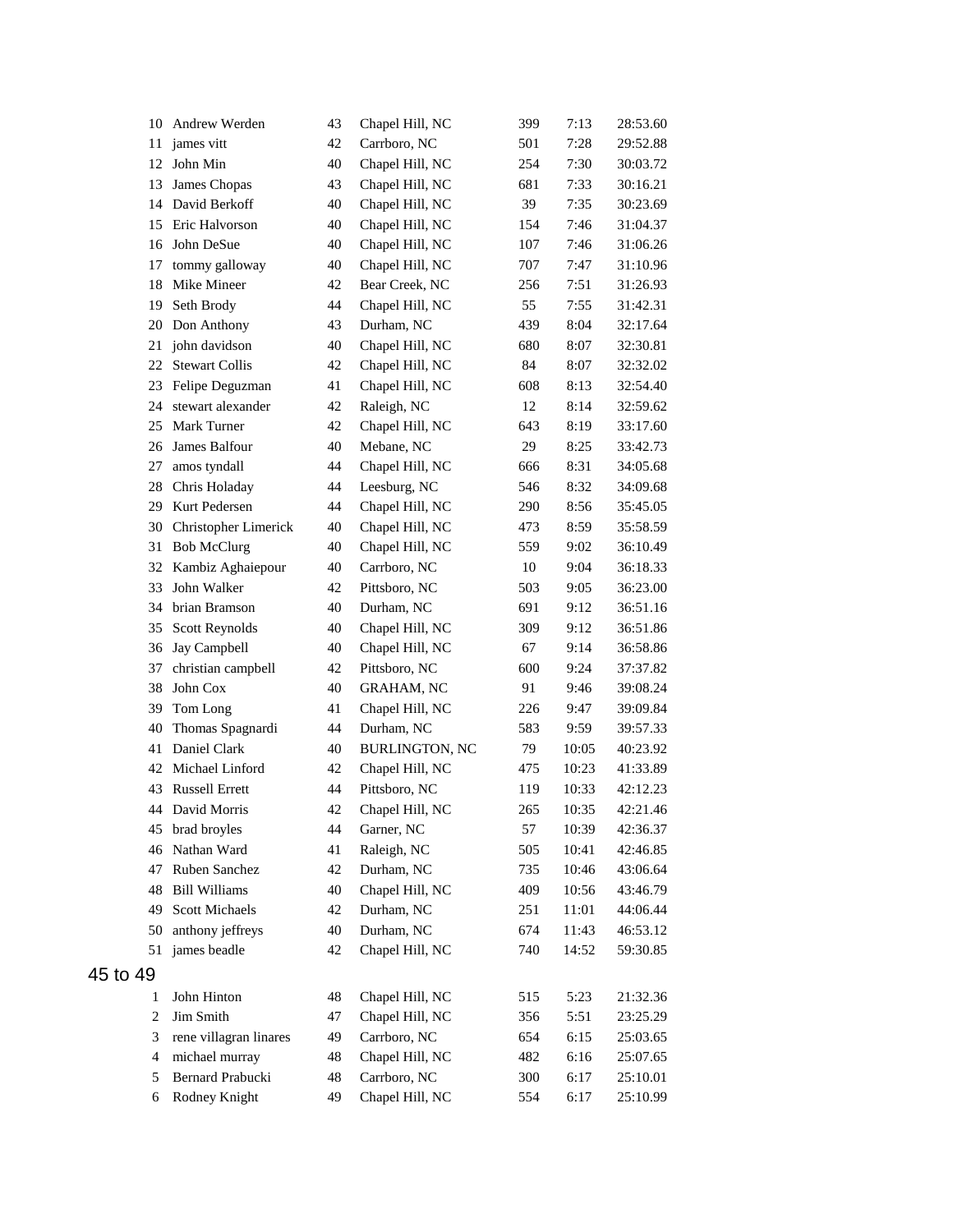| 7  | David Drewry         | 46 | DURHAM, NC       | 455 | 6:31  | 26:05.05 |
|----|----------------------|----|------------------|-----|-------|----------|
| 8  | Greg Hohn            | 47 | Chapel Hill, NC  | 177 | 6:35  | 26:21.80 |
| 9  | Curtis Taylor        | 46 | Carrboro, NC     | 620 | 7:00  | 28:01.62 |
| 10 | jeffrey willcox      | 47 | DURHAM, NC       | 737 | 7:00  | 28:01.62 |
| 11 | Daniel Lehman        | 47 | Carrboro, NC     | 223 | 7:02  | 28:09.81 |
| 12 | Kevin Weeks          | 46 | Carrboro, NC     | 394 | 7:04  | 28:20.63 |
| 13 | Robert Moody         | 47 | Unknown, NA      | 664 | 7:08  | 28:34.25 |
| 14 | <b>Steve Mele</b>    | 45 | DURHAM, NC       | 244 | 7:08  | 28:35.53 |
| 15 | Jeffrey Spencer      | 47 | Chapel Hill, NC  | 360 | 7:10  | 28:40.50 |
| 16 | Jonathan Van Ark     | 48 | Chapel Hill, NC  | 636 | 7:12  | 28:49.46 |
| 17 | Stephen Lucente      | 49 | Carrboro, NC     | 228 | 7:13  | 28:55.55 |
| 18 | Greg Herman-Giddens  | 48 | Chapel Hill, NC  | 167 | 7:15  | 29:03.88 |
| 19 | Tom Dessereau        | 49 | NY, NY           | 537 | 7:16  | 29:06.41 |
| 20 | Thomas Gillaspy      | 45 | Raleigh, NC      | 141 | 7:23  | 29:32.89 |
| 21 | Jon Hussey           | 48 | Chapel Hill, NC  | 187 | 7:25  | 29:41.89 |
| 22 | David Kaminski       | 46 | Carrboro, NC     | 201 | 7:26  | 29:44.89 |
| 23 | Daniel Anderson      | 48 | Chapel Hill, NC  | 599 | 7:27  | 29:49.88 |
| 24 | <b>Charles Goss</b>  | 47 | Chapel Hill, NC  | 146 | 7:29  | 29:56.90 |
| 25 | Paul Youngman        | 45 | Chapel Hill, NC  | 641 | 7:29  | 29:57.90 |
| 26 | <b>Bob Duronio</b>   | 45 | Chapel Hill, NC  | 114 | 7:37  | 30:29.20 |
| 27 | Jeffrey Merron       | 48 | Chapel Hill, NC  | 247 | 7:42  | 30:50.72 |
| 28 | michael wilkinson    | 48 | Mebane, NC       | 514 | 7:51  | 31:25.79 |
| 29 | gordon caviness      | 49 | Durham, NC       | 661 | 7:54  | 31:38.86 |
| 30 | Jack McCook          | 47 | Chapel Hill, NC  | 237 | 7:55  | 31:43.36 |
| 31 | William Chesser      | 47 | Durham, NC       | 76  | 7:58  | 31:55.42 |
| 32 | Ken Taylor           | 47 | Chapel Hill, NC  | 626 | 8:00  | 32:02.64 |
| 33 | <b>Brian Beatty</b>  | 46 | Carrboro, NC     | 441 | 8:00  | 32:03.64 |
| 34 | jeffrey husen        | 46 | Hillsborough, NC | 717 | 8:05  | 32:21.81 |
| 35 | Ian Welsby           | 45 | Chapel Hill, NC  | 679 | 8:05  | 32:22.14 |
| 36 | George Wannop        | 46 | Broadway, NC     | 589 | 8:07  | 32:29.85 |
| 37 | Jim Riek             | 45 | Carrboro, NC     | 316 | 8:12  | 32:49.56 |
| 38 | Mark Zimmerman       | 47 | Raleigh, NC      | 423 | 8:13  | 32:52.46 |
| 39 | <b>Greg Porter</b>   | 48 | Carrboro, NC     | 298 | 8:21  | 33:27.60 |
| 40 | Don Rives            | 49 | Chapel Hill, NC  | 321 | 8:28  | 33:53.73 |
| 41 | Frazier Keck         | 49 | Chapel Hill, NC  | 551 | 8:29  | 33:58.69 |
| 42 | Paul Runkle          | 45 | Chapel Hill, NC  | 622 | 8:38  | 34:33.54 |
| 43 | Odin Naderer         | 47 | Chapel Hill, NC  | 566 | 8:41  | 34:44.57 |
| 44 | Craig Lewis          | 46 | Chapel Hill, NC  | 689 | 8:52  | 35:30.46 |
| 45 | Rory Murtagh         | 47 | Chapel Hill, NC  | 273 | 9:01  | 36:07.54 |
| 46 | Tim Whitmire         | 49 | Cary, NC         | 407 | 9:24  | 37:39.87 |
| 47 | Eric Schneider       | 46 | Pittsboro, NC    | 579 | 9:27  | 37:51.34 |
| 48 | <b>Charles Viles</b> | 49 | Carrboro, NC     | 387 | 9:31  | 38:06.21 |
| 49 | Doug MacLeod         | 46 | Chapel Hill, NC  | 603 | 10:02 | 40:10.90 |
| 50 | Joseph Spagnardi     | 46 | Durham, NC       | 359 | 10:05 | 40:23.51 |
| 51 | Hernan Silva         | 46 | Durham, NC       | 686 | 10:07 | 40:30.40 |
| 52 | Tom Arnel            | 47 | Carrboro, NC     | 25  | 10:10 | 40:43.76 |
| 53 | Greg Randolph        | 47 | Chapel Hill, NC  | 491 | 10:21 | 41:26.19 |
| 54 | Nick Robinson        | 46 | Chapel Hill, NC  | 322 | 11:18 | 45:14.07 |
| 55 | Joseph Pardington    | 46 | Chapel Hill, NC  | 570 | 11:20 | 45:22.07 |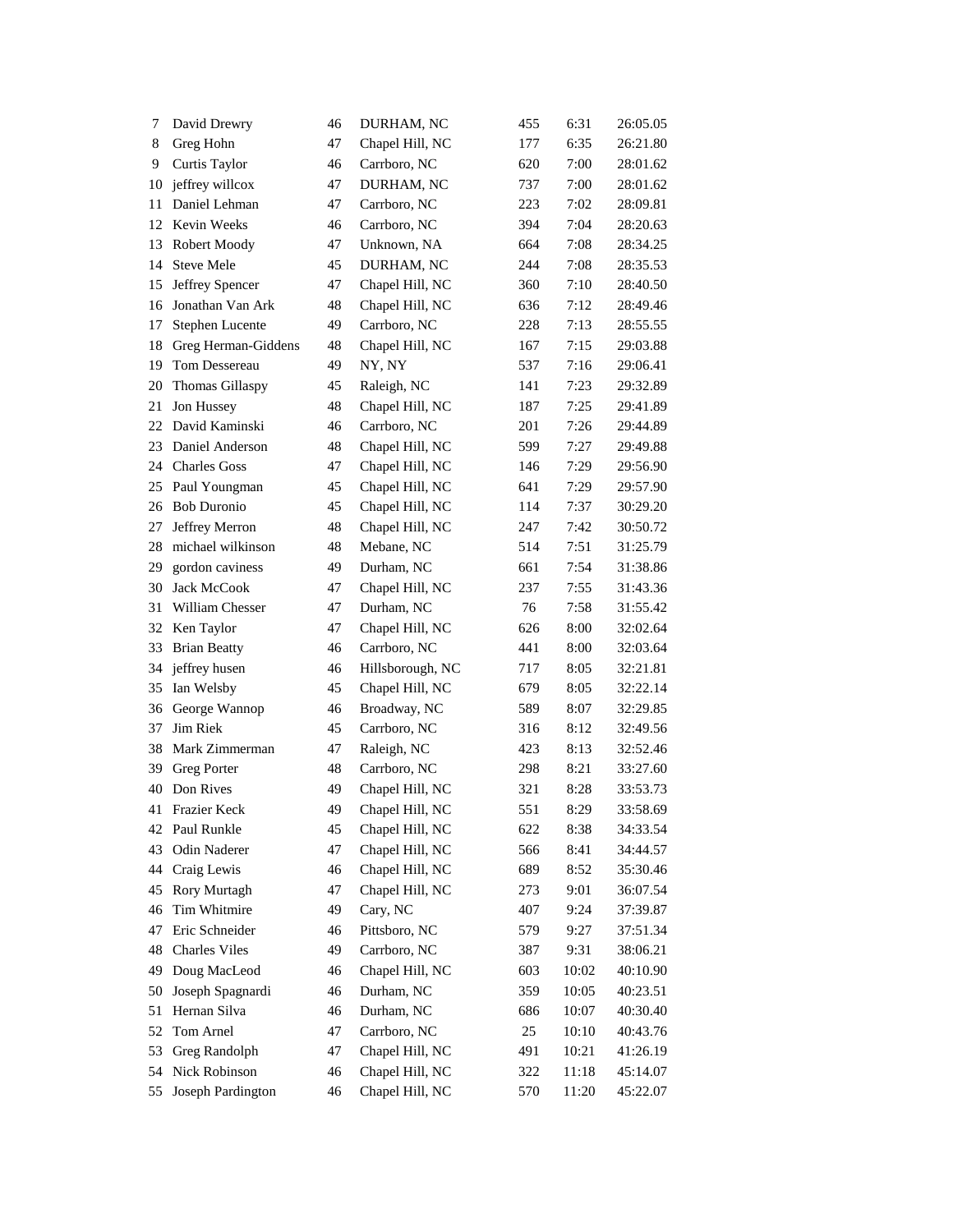| 56             | Mark Rinehart         | 48 | Creedmoor, NC        | 317 | 11:47 | 47:10.00   |
|----------------|-----------------------|----|----------------------|-----|-------|------------|
| 57             | Dino Battista         | 48 | Chapel Hill, NC      | 34  | 17:22 | 1:09:32.71 |
| 50 to 54       |                       |    |                      |     |       |            |
| 1              | Gary Slade            | 51 | Chapel Hill, NC      | 582 | 5:53  | 23:32.74   |
| $\overline{c}$ | Ted LaMay             | 50 | Chapel Hill, NC      | 596 | 6:06  | 24:25.41   |
| 3              | Kevin Nickodem        | 53 | Chapel Hill, NC      | 276 | 6:07  | 24:29.50   |
| 4              | eric paul             | 52 | Chapel Hill, NC      | 746 | 6:16  | 25:06.65   |
| 5              | Owen Astrachan        | 54 | Chapel Hill, NC      | 26  | 6:24  | 25:37.72   |
| 6              | Wayne McLeod          | 50 | Chapel Hill, NC      | 242 | 6:27  | 25:50.75   |
| 7              | Dan Risku             | 53 | Chapel Hill, NC      | 319 | 6:38  | 26:34.75   |
| 8              | Craig Gilbert         | 50 | DURHAM, NC           | 138 | 6:38  | 26:34.93   |
| 9              | Cosby Dudley          | 50 | Chapel Hill, NC      | 112 | 6:57  | 27:49.48   |
| 10             | <b>STEVE ANDERS</b>   | 51 | DURHAM, NC           | 621 | 6:58  | 27:52.26   |
| 11             | Tom Hoerger           | 51 | Chapel Hill, NC      | 175 | 7:04  | 28:18.01   |
| 12             | Michael Piracci       | 52 | Chapel Hill, NC      | 436 | 7:04  | 28:19.51   |
| 13             | John Mader            | 53 | Chapel Hill, NC      | 649 | 7:15  | 29:00.03   |
| 14             | Peter Gayek           | 52 | Chapel Hill, NC      | 135 | 7:16  | 29:06.92   |
| 15             | <b>Bob Dixon</b>      | 51 | Chapel Hill, NC      | 109 | 7:35  | 30:22.98   |
| 16             | Terry Noah            | 50 | Carrboro, NC         | 278 | 7:38  | 30:33.80   |
| 17             | Jay Mazzocchi         | 50 | Chapel Hill, NC      | 598 | 7:38  | 30:35.48   |
| 18             | David Morelli         | 53 | Chapel Hill, NC      | 259 | 7:41  | 30:46.55   |
|                | 19 Richard Rawling II | 52 | Durham, NC           | 305 | 7:42  | 30:49.72   |
| 20             | Paul Frellick         | 50 | Chapel Hill, NC      | 131 | 8:11  | 32:45.91   |
| 21             | <b>Brian Russell</b>  | 51 | Raleigh, NC          | 713 | 8:20  | 33:22.60   |
| 22             | John Blunk            | 53 | Chapel Hill, NC      | 49  | 8:32  | 34:09.68   |
| 23             | <b>RICKY BERRY</b>    | 54 | Hillsborough, NC     | 41  | 9:14  | 36:59.86   |
| 24             | R Sisk                | 53 | Chapel Hill, NC      | 354 | 9:26  | 37:44.35   |
| 25             | Don Shaffer           | 54 | Chapel Hill, NC      | 347 | 9:30  | 38:03.70   |
| 26             | Wayne Flournoy        | 51 | Chapel Hill, NC      | 542 | 9:41  | 38:45.72   |
| 27             | Wesley Byerly         | 53 | Chapel Hill, NC      | 63  | 9:41  | 38:46.49   |
| 28             | Mark Rotenberry       | 51 | Chapel Hill, NC      | 333 | 9:53  | 39:34.37   |
| 29             | Mark Doris            | 50 | Chapel Hill, NC      | 111 | 10:01 | 40:05.05   |
| 30             | <b>Barry Pawson</b>   | 53 | Pittsboro, NC        | 488 | 10:06 | 40:26.85   |
|                | 31 Jack Price         | 50 | Chapel Hill, NC      | 573 | 10:07 | 40:29.40   |
|                | 32 Bill Willcox       | 53 | Chapel Hill, NC      | 731 | 10:35 | 42:24.00   |
| 33             | Jerry Harrington      | 53 | Chapel Hill, NC      | 157 | 12:10 | 48:41.53   |
| 34             | David Keaveney        | 52 | Durham, NC           | 202 | 12:14 | 48:59.72   |
| 35             | Mario Sabban          | 50 | Fernandina Beach, FL | 337 | 13:37 | 54:32.94   |
| 55 to 59       |                       |    |                      |     |       |            |
| 1              | David Couper          | 55 | Chapel Hill, NC      | 427 | 6:09  | 24:37.20   |
| 2              | Hank Straus           | 55 | Chapel Hill, NC      | 366 | 6:46  | 27:08.43   |
| 3              | <b>Robert Valley</b>  | 56 | Chapel Hill, NC      | 381 | 7:34  | 30:18.04   |
| 4              | Seth Hetherington     | 57 | Chapel Hill, NC      | 170 | 7:36  | 30:27.90   |
| 5              | Crawford Cutts        | 58 | DURHAM, NC           | 99  | 7:46  | 31:06.69   |
| 6              | armando velasco       | 56 | Chapel Hill, NC      | 699 | 7:52  | 31:29.81   |
| 7              | George Retsch-Bogart  | 57 | Chapel Hill, NC      | 308 | 8:13  | 32:56.40   |
| 8              | Peter Hessling        | 57 | Durham, NC           | 168 | 8:14  | 32:58.66   |
| 9              | <b>Walton Jones</b>   | 55 | RALEIGH, NC          | 199 | 8:35  | 34:21.71   |
| 10             | Dick Hails            | 58 | Greensboro, NC       | 153 | 8:37  | 34:28.35   |
|                |                       |    |                      |     |       |            |